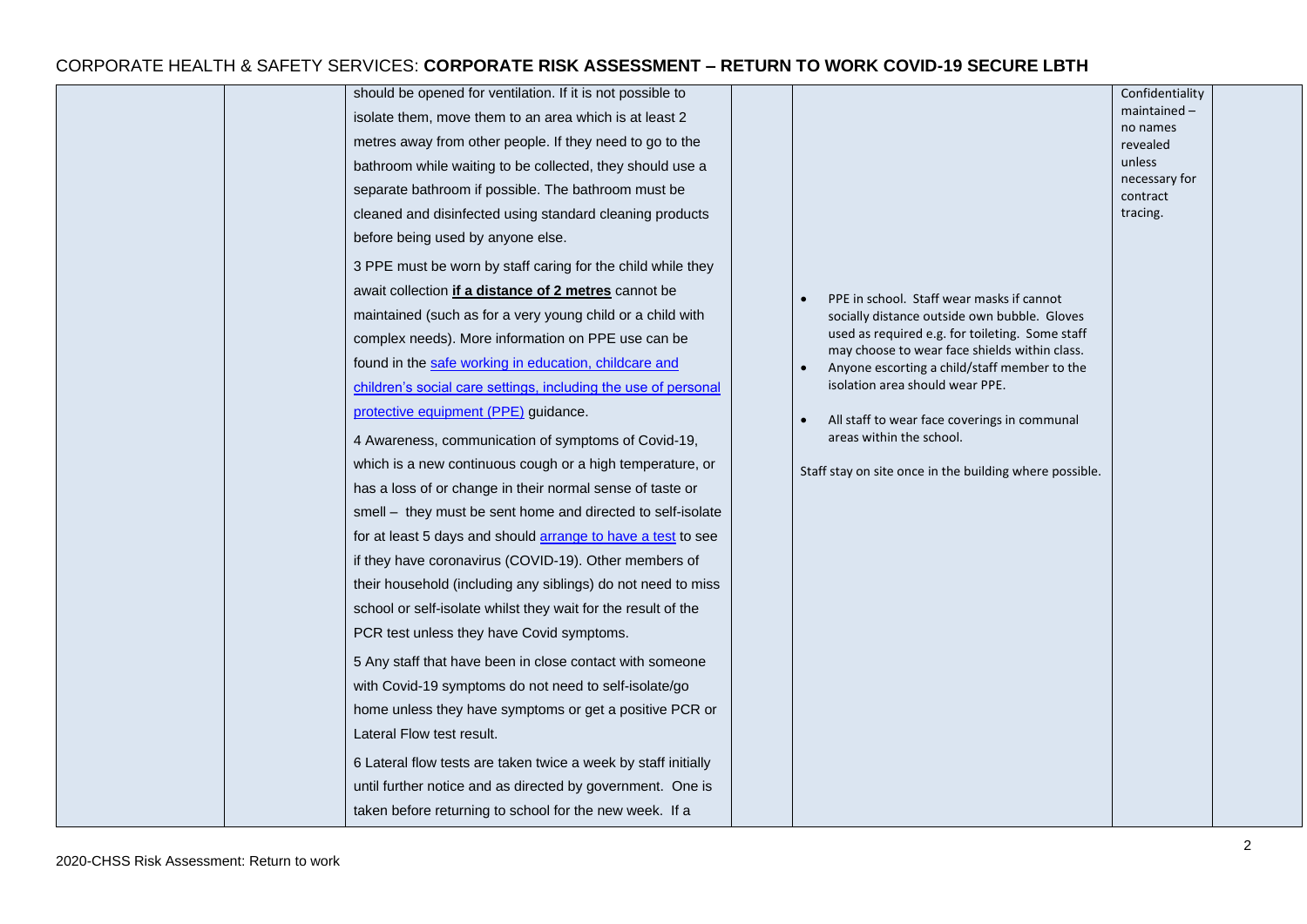|                                                                           |                                                                                  | positive result is given, the individual stays off school and<br>this no longer is followed up with confirmatory Polymerase<br>Chain reaction (PCR) testing. The result are sent to the<br>office. This is to prevent asymptomatic staff entering<br>school.<br>Lateral flow tests are also to be taken by staff who have<br>been vaccinated.                                                                                                              |   | Office to give all staff lateral flow tests<br>Staff who have a positive result from a lateral flow<br>test when reporting their result will be provided with<br>further information on the next steps to take when<br>reporting results.<br><b>Lateral Flow tests</b><br>After 30 minutes, the strip of paper will show up with<br>two lines if it is positive, one line on the top if it is<br>negative or one line on the bottom if the test is<br>invalid |                                                                                                                                                                                                                                                     |  |
|---------------------------------------------------------------------------|----------------------------------------------------------------------------------|------------------------------------------------------------------------------------------------------------------------------------------------------------------------------------------------------------------------------------------------------------------------------------------------------------------------------------------------------------------------------------------------------------------------------------------------------------|---|---------------------------------------------------------------------------------------------------------------------------------------------------------------------------------------------------------------------------------------------------------------------------------------------------------------------------------------------------------------------------------------------------------------------------------------------------------------|-----------------------------------------------------------------------------------------------------------------------------------------------------------------------------------------------------------------------------------------------------|--|
| (2.Hand hygiene)<br>Coronavirus<br>(COVID-19) (CV19)<br>Poor Hand hygiene | Employees,<br>agency, pupils,<br>visitors<br>Causing severe<br>infection/disease | 1 Clean hands more often than usual. Soap and running<br>water is available throughout the school, this is supported<br>with hand sanitation stations. Those with allergies use<br>special emollients.<br>2 This is supported with a timetable that includes school<br>arrival and departure times for each class bubble.<br>4 Signage installed throughout, education teaching<br>resources used to train pupils and staff how to clean hands<br>properly | M | Cleaners directed by office where enhanced cleaning<br>required.<br>Class staff ensure children clean hands on entry/exit<br>from classroom                                                                                                                                                                                                                                                                                                                   | Diva to be<br>aware of time<br>to clean<br>toilets after<br>use.<br>Encourage<br>silence in<br>$to$ ilets $-$ to<br>avoid<br>transmission<br>of aerosols.<br>Office and PS<br>to monitor<br>supplies of<br>soap,<br>disinfectants,<br>tissues, hand |  |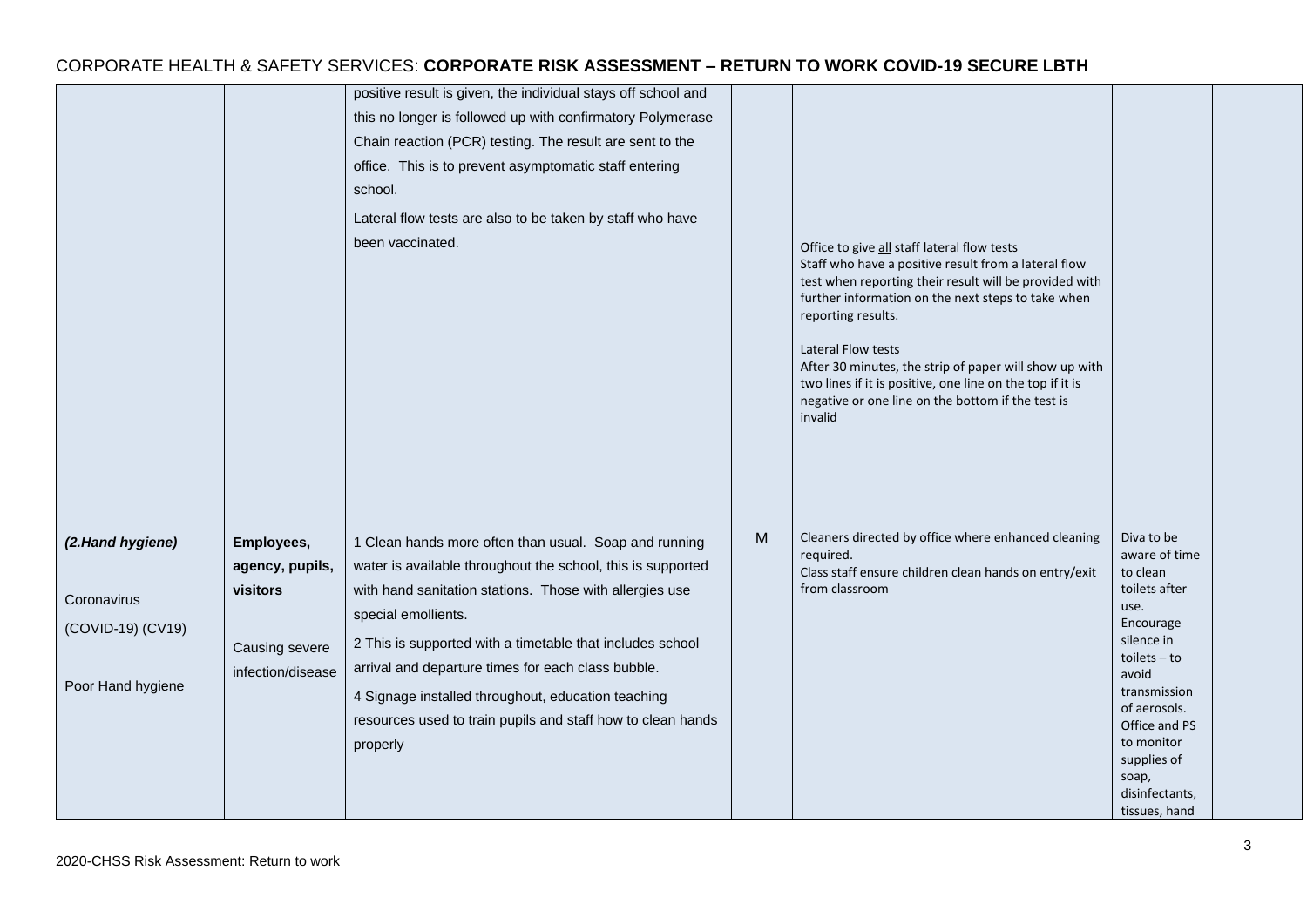|                   |                                     | 5 Monitoring and cleaning of toilets, increasing the cleaning<br>regime in place, including touch points, and removal of<br>waste on a more regular basis<br>6 Resources have been increased for the additional supply<br>of cleaning products, supported with a cleaning schedule<br>pack that details what is required, the supplier, when to<br>reorder to prevent supplies not running out<br>and skin concerns using hand sanitiser is assessed<br>7 Promoting the hand cleaning if touching your face<br>8 Reviewing the easiness of access to hand washing for<br>pupils, staff, visitors<br>9 Change behaviour promotion now well established but on<br>return some children may need prompting.<br>10 For the younger children and for those children who may<br>need support see next completed column **<br>11 To clean your hands, you should wash your hands<br>thoroughly for 20 seconds with WARM running water and<br>soap and dry them thoroughly, although hand soap and<br>running water is much preferred in schools wherever<br>possible this is supported under strict risk control measures<br>with mobile hand sanitising stations, ensuring that all parts<br>of the hands are covered |   | ** Modelling, supervising and signing if necessary to<br>ensure thoroughness of handwashing. Child friendly<br>posters displayed if required. Where child has 1:1<br>SEN TA helps child wash hands. | towels, hand<br>gels etc. to<br>ensure<br>reordering is<br>done in a<br>timely<br>fashion.<br>All leaders in<br>bubbles to<br>ensure<br>compliance<br>with regular<br>handwashing. |  |
|-------------------|-------------------------------------|-----------------------------------------------------------------------------------------------------------------------------------------------------------------------------------------------------------------------------------------------------------------------------------------------------------------------------------------------------------------------------------------------------------------------------------------------------------------------------------------------------------------------------------------------------------------------------------------------------------------------------------------------------------------------------------------------------------------------------------------------------------------------------------------------------------------------------------------------------------------------------------------------------------------------------------------------------------------------------------------------------------------------------------------------------------------------------------------------------------------------------------------------------------------------------------------------------------------|---|-----------------------------------------------------------------------------------------------------------------------------------------------------------------------------------------------------|------------------------------------------------------------------------------------------------------------------------------------------------------------------------------------|--|
| (3.Respiratory    | Employees,                          | 1 Training, awareness, communication planning to promote                                                                                                                                                                                                                                                                                                                                                                                                                                                                                                                                                                                                                                                                                                                                                                                                                                                                                                                                                                                                                                                                                                                                                        | M |                                                                                                                                                                                                     |                                                                                                                                                                                    |  |
| hygiene)          | agency, Pupils,                     | this vital control measure in place - limit visitors to school.                                                                                                                                                                                                                                                                                                                                                                                                                                                                                                                                                                                                                                                                                                                                                                                                                                                                                                                                                                                                                                                                                                                                                 |   |                                                                                                                                                                                                     |                                                                                                                                                                                    |  |
|                   | <b>visitors</b>                     | Parents to communicate via email and telephone as a first                                                                                                                                                                                                                                                                                                                                                                                                                                                                                                                                                                                                                                                                                                                                                                                                                                                                                                                                                                                                                                                                                                                                                       |   |                                                                                                                                                                                                     |                                                                                                                                                                                    |  |
| Coronavirus       |                                     | resort. Parents to remain outside the school gates unless                                                                                                                                                                                                                                                                                                                                                                                                                                                                                                                                                                                                                                                                                                                                                                                                                                                                                                                                                                                                                                                                                                                                                       |   |                                                                                                                                                                                                     |                                                                                                                                                                                    |  |
| (COVID-19) (CV19) | Causing severe<br>infection/disease | participating in Nursery and Reception Inductions.                                                                                                                                                                                                                                                                                                                                                                                                                                                                                                                                                                                                                                                                                                                                                                                                                                                                                                                                                                                                                                                                                                                                                              |   |                                                                                                                                                                                                     |                                                                                                                                                                                    |  |
|                   |                                     |                                                                                                                                                                                                                                                                                                                                                                                                                                                                                                                                                                                                                                                                                                                                                                                                                                                                                                                                                                                                                                                                                                                                                                                                                 |   |                                                                                                                                                                                                     |                                                                                                                                                                                    |  |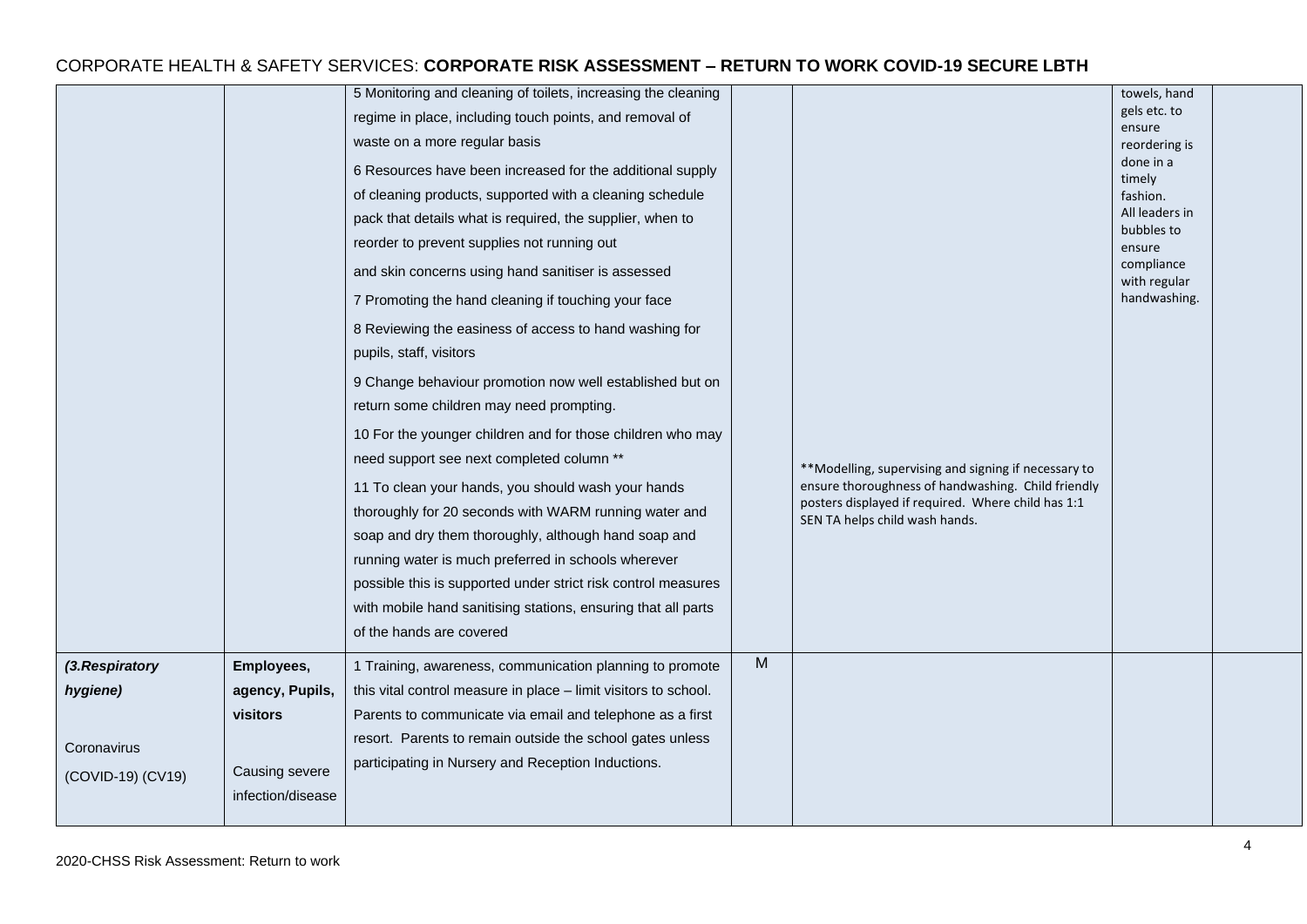| Someone entering the     |                 | 2 Supported by signage PS to place signage in appropriate   |   |                                                                     |  |
|--------------------------|-----------------|-------------------------------------------------------------|---|---------------------------------------------------------------------|--|
| school/workplace/offices |                 | areas to facilitate understanding of new rules and          |   |                                                                     |  |
| with CV19                |                 | regulations.                                                |   |                                                                     |  |
|                          |                 | 3 Educational resources used as ongoing 'change             |   |                                                                     |  |
|                          |                 | behaviour' and importance of 'catch it, bin it, kill it' is |   |                                                                     |  |
|                          |                 | stressed.                                                   |   |                                                                     |  |
|                          |                 | 4 Assessment completed on resources required, including     |   |                                                                     |  |
|                          |                 | tissues/bins, waste supplies, and locations of increased    |   |                                                                     |  |
|                          |                 | tissue stations to ensure easy access to tissues throughout |   |                                                                     |  |
|                          |                 | school                                                      |   |                                                                     |  |
|                          |                 | 5 Washing of hands after use of tissues, coughing,          |   |                                                                     |  |
|                          |                 | sneezing. Children informed of risk of coughing at others.  |   |                                                                     |  |
|                          |                 | 6 Children and other pupils who may need assistance in      |   |                                                                     |  |
|                          |                 | understanding respiratory hygiene, or pupils with complex   |   |                                                                     |  |
|                          |                 | needs that cannot maintain respiratory hygiene should be    |   |                                                                     |  |
|                          |                 | supported by a nominated adult through modelling and        |   |                                                                     |  |
|                          |                 | assistance. Encourage children to keep their hands below    |   |                                                                     |  |
|                          |                 | their shoulders rather than asking them not to touch their  |   |                                                                     |  |
|                          |                 | face. It is easier to learn a new behaviour than change an  |   |                                                                     |  |
|                          |                 | old one.                                                    |   |                                                                     |  |
|                          |                 |                                                             |   |                                                                     |  |
| (4. Cleaning regime)     | Employees,      | 1 Cleaning schedule in place that ensures cleaning is       | M | Note: PHE will publish new revised guidance for                     |  |
|                          | agency, Pupils, | generally enhanced and includes:                            |   | cleaning non-healthcare settings<br>Current standards for cleaning; |  |
|                          | visitors        | more frequent cleaning of rooms / shared areas<br>$\bullet$ |   | Covid-19-decontamination-in-non-healthcare-                         |  |
| Coronavirus              |                 | that are used by different groups                           |   | settings                                                            |  |
| (COVID-19) (CV19)        |                 | frequently touched surfaces being cleaned more              |   |                                                                     |  |
|                          |                 | often than normal such as door handles, chairs,             |   | Formal cleaning regime established - CRN                            |  |
| Someone entering the     |                 | table tops, telephones by cleaner                           |   | Cleaning<br>Diva - 9.00 - 3.00 Mon-Fri                              |  |
| school/workplace/offices |                 |                                                             |   | 4 cleaners 3.30-5.45 Mon-Fri                                        |  |
|                          |                 |                                                             |   |                                                                     |  |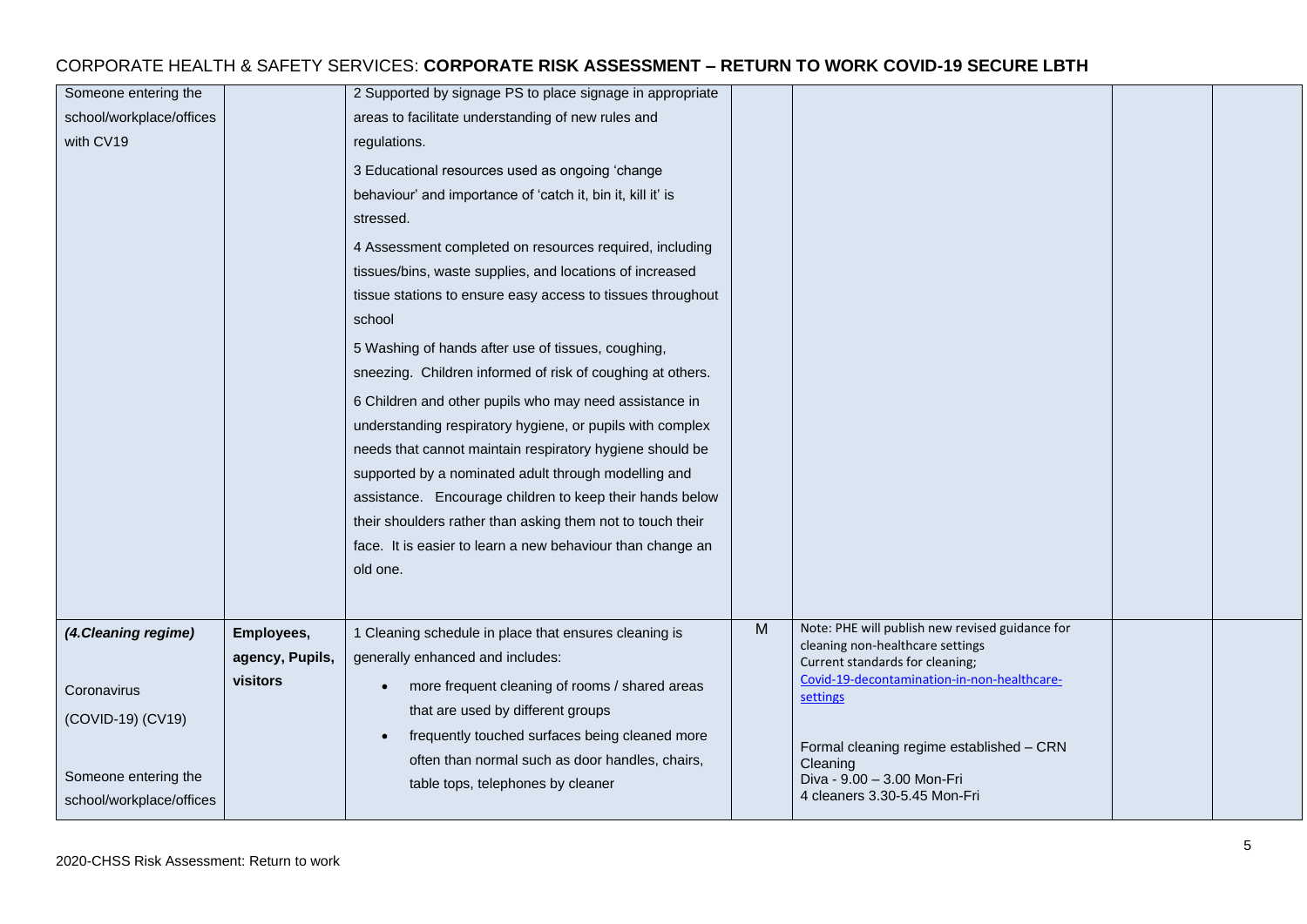| with CV19 and there is<br>poor cleaning standards                                                                                                                                     | Causing severe<br>infection/disease                                              | Areas that are shared between groups such as<br>halls, corridors, toilets, photocopier rooms<br>assessed and part of the enhanced cleaning<br>regime<br>2 Toilets will need to be cleaned regularly and pupils must<br>be encouraged to clean their hands thoroughly after using<br>the toilet<br>3 Outdoor playground equipment should be more<br>frequently cleaned. This would also apply to resources<br>used inside and outside by wraparound care providers.<br>4 It is still recommended that pupils limit the amount of<br>equipment they bring into school each day, to essentials<br>such as lunch boxes, hats, coats, PE kits worn on the day<br>children of PE lesson. Pupils and teachers can take books<br>and other shared resources home, although unnecessary<br>sharing should be avoided, especially where this does not<br>contribute to pupil education and development. |   | Football can be played in the pen if each class<br>bubble has its own distinct ball.<br>Book bags allowed in schools, Children bring<br>books home. PE kits worn in school on day child<br>has PE.                                                                                                                                                                                                                                                                                                          |  |
|---------------------------------------------------------------------------------------------------------------------------------------------------------------------------------------|----------------------------------------------------------------------------------|-----------------------------------------------------------------------------------------------------------------------------------------------------------------------------------------------------------------------------------------------------------------------------------------------------------------------------------------------------------------------------------------------------------------------------------------------------------------------------------------------------------------------------------------------------------------------------------------------------------------------------------------------------------------------------------------------------------------------------------------------------------------------------------------------------------------------------------------------------------------------------------------------|---|-------------------------------------------------------------------------------------------------------------------------------------------------------------------------------------------------------------------------------------------------------------------------------------------------------------------------------------------------------------------------------------------------------------------------------------------------------------------------------------------------------------|--|
| (5.Minimise contact<br>social distancing)<br>Coronavirus<br>(COVID-19) (CV19)<br>Someone entering the<br>school/workplace/offices<br>with CV19 coming close<br>to others, poor social | Employees,<br>agency, Pupils,<br>visitors<br>Causing severe<br>infection/disease | 1 School has completed a full assessment to minimise<br>contacts and mixing between people reduces transmission<br>of coronavirus (COVID-19). For children old enough, they<br>should also be supported to maintain distance and not<br>touch staff and their peers where possible. This will not be<br>possible for the youngest children and some children with<br>complex needs and it is not feasible in some schools where<br>space does not allow. Schools doing this where they can,<br>and even doing this some of the time, will help. When staff<br>or children cannot maintain distancing, particularly with<br>younger children in primary schools, the risk can also be                                                                                                                                                                                                          | M | Yellow dots have been placed 1 metre apart in<br>playground outside each KS1 and KS2 classroom to<br>facilitate social distancing when queueing.<br>Use of direct external doors into classroom<br>encouraged where possible to reduce the<br>requirement to access corridor and circulation<br>routes.<br>Rota set up for two designated staff rooms to<br>ensure contact between staff is minimised. MS and<br>PMG. SLT to monitor use. Removal of some chairs.<br>Staff have own crockery, cutlery.<br>8 |  |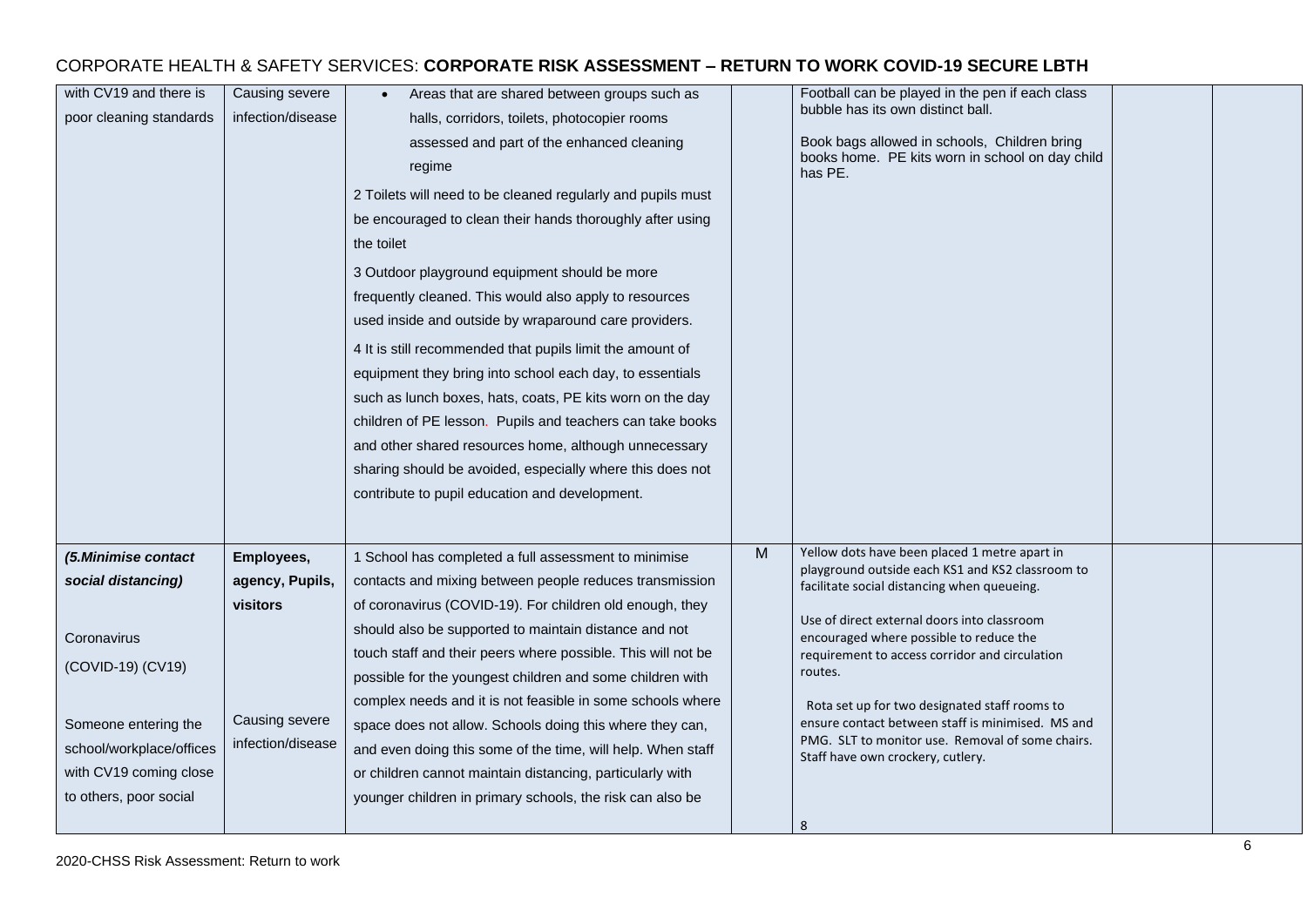| distancing, mixing of     | reduced by keeping pupils in the smaller, class-sized         | Class                          | Timing                                                | Entrance/Exit                                             |
|---------------------------|---------------------------------------------------------------|--------------------------------|-------------------------------------------------------|-----------------------------------------------------------|
| groups, lack of infection | bubbles described above. The school has since last term       | Nursery                        | $8.50 - 11.50$<br>p/t or f/t 8.50                     | Via car park -<br>front of school                         |
| control separation        | allowed group work to take place, where pupils are facing     |                                | $-3.15$ f/t                                           |                                                           |
|                           | each other.                                                   | Reception                      | $8.50 -$<br>3.20pm                                    | Via car park $-$<br>front of school                       |
|                           | Unnecessary furniture is moved out of classrooms to make      | Year One                       | 9.00-3.30 pm                                          | Via car park $-$                                          |
|                           | more space. Throughout this risk assessment is the            | Year Two                       | 9.00-3.25pm                                           | front of school<br>Via car park -                         |
|                           | awareness of risk control knowing that maintaining a          |                                |                                                       | front of school                                           |
|                           | distance between people whilst inside and reducing the        | Year<br>Three                  | $9.00 -$<br>3.325pm                                   | Alleyway                                                  |
|                           | amount of time they are face to face lowers the risk of       | Year Four                      | 9.00-3.30pm                                           | Alleyway                                                  |
|                           | transmission                                                  | Year Five                      | $9.00 - 3.25$ pm                                      | Double gates                                              |
|                           | 2 Pupils and staff will be grouped in class bubbles. The      | Year Six                       | 9.00-3.30pm                                           | next to pen<br>Double gates                               |
|                           | exception to this will be when teachers are covering PPA      |                                |                                                       | next to pen                                               |
|                           | (teachers planning, preparation and assessment time).         |                                | Again between 11.40 12.00 and 3.30 -3.40 due to       | Access to school carpark closes between 8.45-9.15.        |
|                           | Distance should be kept where possible and when working       |                                |                                                       | parents from Nursery/Reception accessing gate for         |
|                           |                                                               |                                | entrance to /egress from the school.                  |                                                           |
|                           | with younger pupils, moving between groups should only        | No bell used to signal timings | Children in Nursery or Reception who have older       |                                                           |
|                           | be used where necessary to deliver the full curriculum.       | siblings will start at 9.00am. |                                                       |                                                           |
|                           | There will also be consideration given to groupings for       |                                | All children in Years 1-6 will start school at 9.00am |                                                           |
|                           | Breakfast and lunchtime to limit cross contamination.         |                                | but Years 2, 3 and 5 will finish at 3.25pm.           |                                                           |
|                           | Children will be grouped according to family groups or class  | sibling's entrance.            | Drop off for Year 1-6 should be at the youngest       |                                                           |
|                           | bubbles where practicable.                                    |                                |                                                       | If the finish time for two siblings is different in Years |
|                           | 3 The focus is that we must do everything possible to         | entrance/exit.                 | 1-6, pick up is from the youngest siblings            |                                                           |
|                           | minimise contacts and mixing while delivering a broad and     |                                |                                                       |                                                           |
|                           | balanced curriculum, consistent groups limit those in         |                                |                                                       | Staff sign in via front office then KS2 based staff use   |
|                           | contact with each other and therefore limit the risk of       |                                | hall to enter the school via two exits.               | double doors or classroom doors opposite the new          |
|                           | transmission. Maintaining these groups will also make it      |                                |                                                       | Two staff rooms in use and staff are assigned to one      |
|                           | quicker and easier to identify those who need to self-isolate |                                | of them (See table drawn up and saved in Office,      |                                                           |
|                           | if a case of Covid-19 arises within the group.                | each room)                     |                                                       | Covid, Spring 2, Rotas for March 8th or check door to     |
|                           | 4 The overarching principle to apply is reducing the number   |                                |                                                       |                                                           |
|                           |                                                               |                                | <b>ENCOURAGE ALL PARENTS TO BE ON TIME FOR</b>        | DROP OFF AND COLLECTION TO SUPPORT SMOOTH                 |
|                           | of contacts between children and staff. This can be           | <b>RUNNING OF SCHOOL.</b>      |                                                       |                                                           |
|                           | achieved through keeping groups separate (in 'bubbles')       |                                |                                                       |                                                           |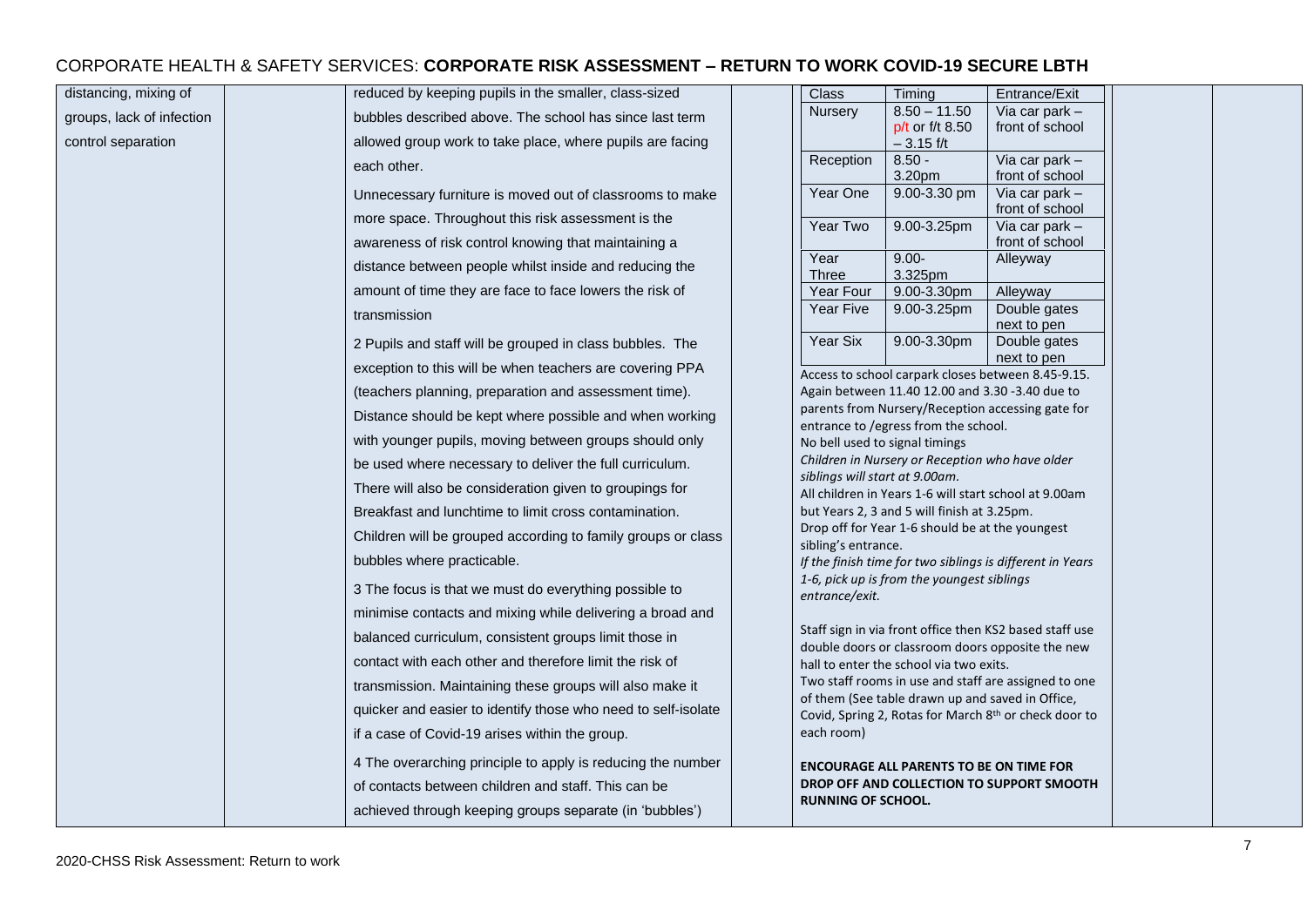| and through maintaining distance between individuals.         | Late arrivals and pick ups - KS2 children go directly                                                       |
|---------------------------------------------------------------|-------------------------------------------------------------------------------------------------------------|
| These are not alternative options and both measures will      | to class from front entrance and KS1 go via school<br>office to class. EYFS are escorted to class by staff. |
| help, but the balance between them will change depending      | Those who have not been picked up are returned to                                                           |
| on:                                                           | their classroom where they await instruction with an                                                        |
| •children's ability to distance                               | adult supervising.                                                                                          |
| •the layout of the school                                     | No scooters in playground to avoid pinch points,<br>cross bubbling.                                         |
| •the feasibility of keeping distinct groups separate while    |                                                                                                             |
| offering a broad curriculum (the school plans to cancel       |                                                                                                             |
| arrangements with outside agencies for the Autumn term        |                                                                                                             |
| and then review.)                                             |                                                                                                             |
| 5 It is likely that for younger children the emphasis will be |                                                                                                             |
| on separating groups, and for older children it will be on    |                                                                                                             |
| distancing. For children old enough, they should also be      |                                                                                                             |
| supported to maintain distance and not touch staff where      |                                                                                                             |
| possible.                                                     |                                                                                                             |
| 6 Measures within the classroom                               |                                                                                                             |
|                                                               |                                                                                                             |
| Reducing face to face contact.                                |                                                                                                             |
| Where classes are divided into smaller groups for             |                                                                                                             |
| targeted interventions, these groups can only join with       |                                                                                                             |
| their original class bubble once activities are finished.     |                                                                                                             |
| Where possible, classrooms should be adapted by               |                                                                                                             |
| removing excess furniture to create more space.               |                                                                                                             |
| Seating.                                                      |                                                                                                             |
| 7 Measures outside the classroom                              |                                                                                                             |
| Groups will keep apart from each other, avoiding large        |                                                                                                             |
| gatherings such as assemblies and collective worship.         |                                                                                                             |
| Timetabling to allow groups to be kept separate and           |                                                                                                             |
| minimise movement around the school are in place              |                                                                                                             |
|                                                               |                                                                                                             |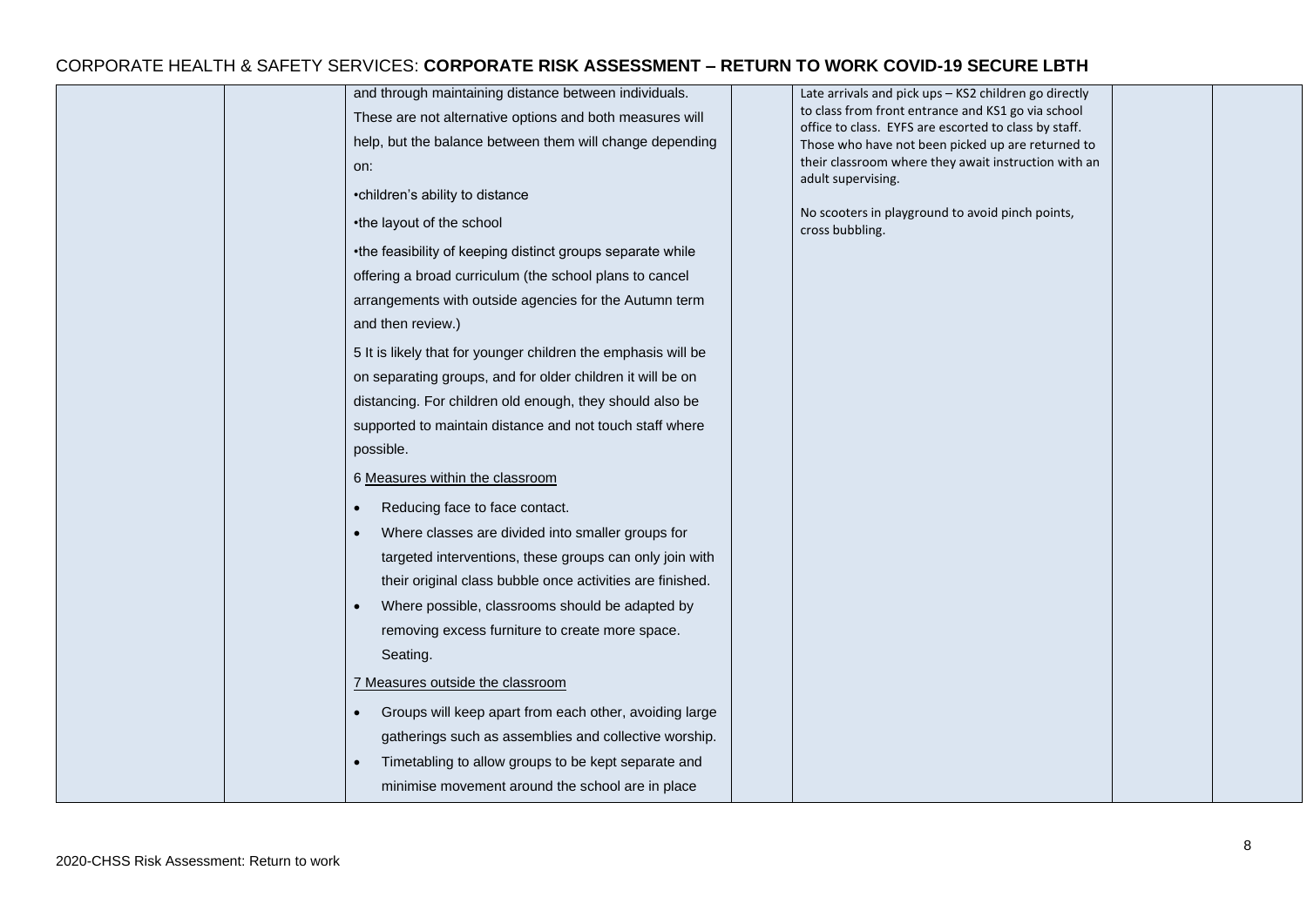| Staggered starts and finishes for classes are                        |  |  |
|----------------------------------------------------------------------|--|--|
| timetabled.                                                          |  |  |
| Shared staff spaces to help to distance, ensuring staff<br>$\bullet$ |  |  |
| have a reasonable break are in place.                                |  |  |
| PPE pack provided to all staff and will be replenished<br>$\bullet$  |  |  |
| once a request has been made. Visors can be                          |  |  |
| cleaned and reused. These are used at the discretion                 |  |  |
| of staff.                                                            |  |  |
| Deliveries are left for 72 hours before unpacked to                  |  |  |
| avoid cross contamination. Children are discouraged                  |  |  |
| from bringing anything other than what has been                      |  |  |
| specified into school to avoid cross contamination.                  |  |  |
| 8. Arriving and leaving school                                       |  |  |
| Travel to and from school will be via 3 separate exits.              |  |  |
| See table in next column.                                            |  |  |
| Changes are communicated to parents via letter and<br>$\bullet$      |  |  |
| information on website so they understand drop off and               |  |  |
| collection processes and visiting the site. Parents                  |  |  |
| should not visit the school without an appointment.                  |  |  |
| If required ensure the safe removal of face coverings<br>$\bullet$   |  |  |
| for pupils and staff (Not touching their face, washing               |  |  |
| hands immediately, remove outside school gate and                    |  |  |
| give to parents or if not possible (Y6) remove in class              |  |  |
| and place in plastic bag given to you by a member of                 |  |  |
| your class team and then place in your tray or a                     |  |  |
| designated storage area. Disposal as you would                       |  |  |
| normal domestic waste unless the wearer has                          |  |  |
| symptoms of coronavirus.                                             |  |  |
| 9. Pupils with SEND or EHCP will need specific help for the          |  |  |
| routine changes and new processes, plans to be in place              |  |  |
|                                                                      |  |  |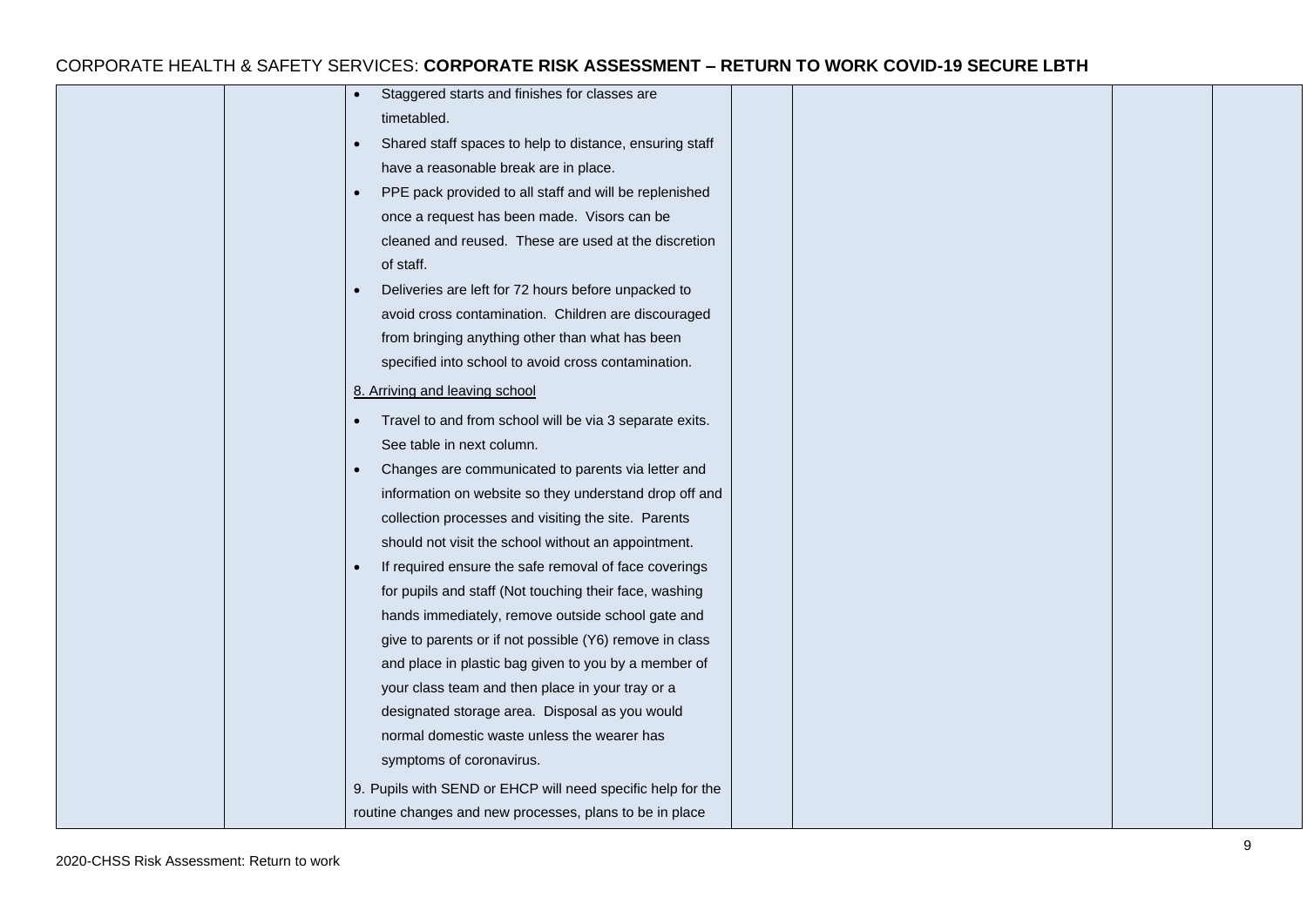|  | with support from outside agencies. Social stories have          |  |  |
|--|------------------------------------------------------------------|--|--|
|  | already been disseminated to all autistic children within the    |  |  |
|  | school.                                                          |  |  |
|  | 10. Rely on HLTA, PPA teachers within the bubble or              |  |  |
|  | designated as attached to the bubble if feasible to              |  |  |
|  | safeguard against cross contamination.                           |  |  |
|  | 11. Specialists, therapists, clinicians and other support staff  |  |  |
|  | should provide interventions as usual, following safety          |  |  |
|  | guidelines where possible.                                       |  |  |
|  | 12. Management of other visitors to site such as                 |  |  |
|  | contractors should be considered as part of this risk            |  |  |
|  | assessment and explained to visitors on arrival. They must       |  |  |
|  | be recorded and should be kept outside of school hours           |  |  |
|  | where possible.                                                  |  |  |
|  | 13. Where a child routinely attends more than one setting        |  |  |
|  | on a part-time basis, a system of controls to address any        |  |  |
|  | risks identified and allowing them to jointly deliver a broad    |  |  |
|  | and balanced curriculum for the child. This is currently         |  |  |
|  | not applicable.                                                  |  |  |
|  |                                                                  |  |  |
|  | iPad = Reception 8; $(Y1 & 82) - 15$ shared $(Y3 & 4) - 30$      |  |  |
|  | shared $(Y5 & 86) - 30$ shared                                   |  |  |
|  | Resources used within and across bubbles must be                 |  |  |
|  | cleaned after use.                                               |  |  |
|  | Note - Both the approaches of separating groups and              |  |  |
|  | maintaining distance are not 'all-or-nothing' options, and       |  |  |
|  | will still bring benefits even if implemented partially. We will |  |  |
|  | keep children in their class groups for the majority of the      |  |  |
|  | classroom time, but also allow mixing with outside agencies      |  |  |
|  |                                                                  |  |  |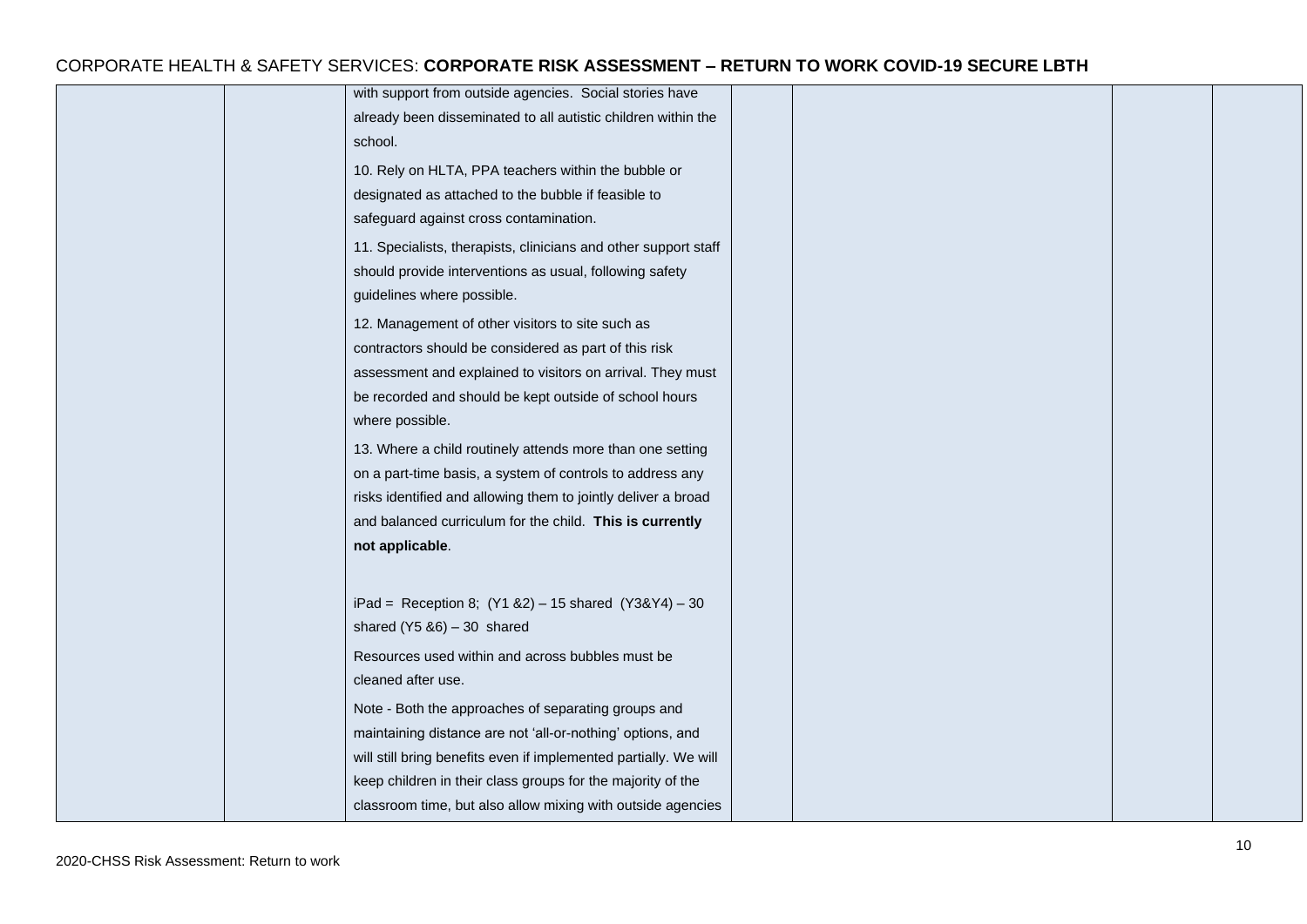|                                             |                                                                                         | supporting SEN, Social Care and during the provision of<br>wraparound care when reintroduced. Siblings may also be<br>in different groups. Endeavouring to keep these groups at<br>least partially separate and minimising contacts between<br>children will still offer public health benefits as it reduces<br>the network of possible direct transmission.<br>Risk assessments with outside agencies to be drawn up for<br>individuals who are extremely vulnerable.                                                                                                                                                                                                                                                                                                                   |   |                                                                                                                                                                                                                                            |  |
|---------------------------------------------|-----------------------------------------------------------------------------------------|-------------------------------------------------------------------------------------------------------------------------------------------------------------------------------------------------------------------------------------------------------------------------------------------------------------------------------------------------------------------------------------------------------------------------------------------------------------------------------------------------------------------------------------------------------------------------------------------------------------------------------------------------------------------------------------------------------------------------------------------------------------------------------------------|---|--------------------------------------------------------------------------------------------------------------------------------------------------------------------------------------------------------------------------------------------|--|
|                                             |                                                                                         | Note - All teachers and other staff can operate across<br>different classes and year groups in order to facilitate the<br>delivery of the school timetable. This will be undertaken<br>with the utmost caution and mixing kept to a minimum. In<br>this school staff covering PPA and SEN support will<br>operate between bubbles. No external experts will be used.<br>Where staff need to move between classes and year<br>groups, they should try and keep their distance from pupils<br>and other staff as much as they can, ideally 2 metres from<br>other adults. Again, we recognise this is not likely to be<br>possible with younger children and teachers in younger<br>classes in school can still work across groups if that is<br>needed to enable a full educational offer. |   |                                                                                                                                                                                                                                            |  |
| (6.PPE)<br>Coronavirus<br>(COVID-19) (CV19) | Employees,<br>agency, Pupils,<br><b>visitors</b><br>Causing severe<br>infection/disease | 1 The majority of staff in education settings will not require<br>PPE beyond what they would normally need for their work.<br>PPE is only needed in a very small number of cases,<br>including:<br>where an individual child or young person<br>becomes ill with coronavirus (COVID-19)                                                                                                                                                                                                                                                                                                                                                                                                                                                                                                   | M | Masks available and must be worn by all staff outside<br>their bubble. Visitors discouraged or scheduled<br>where possible outside school time. If within the<br>school day they are given a mask to wear if they<br>don't have their own. |  |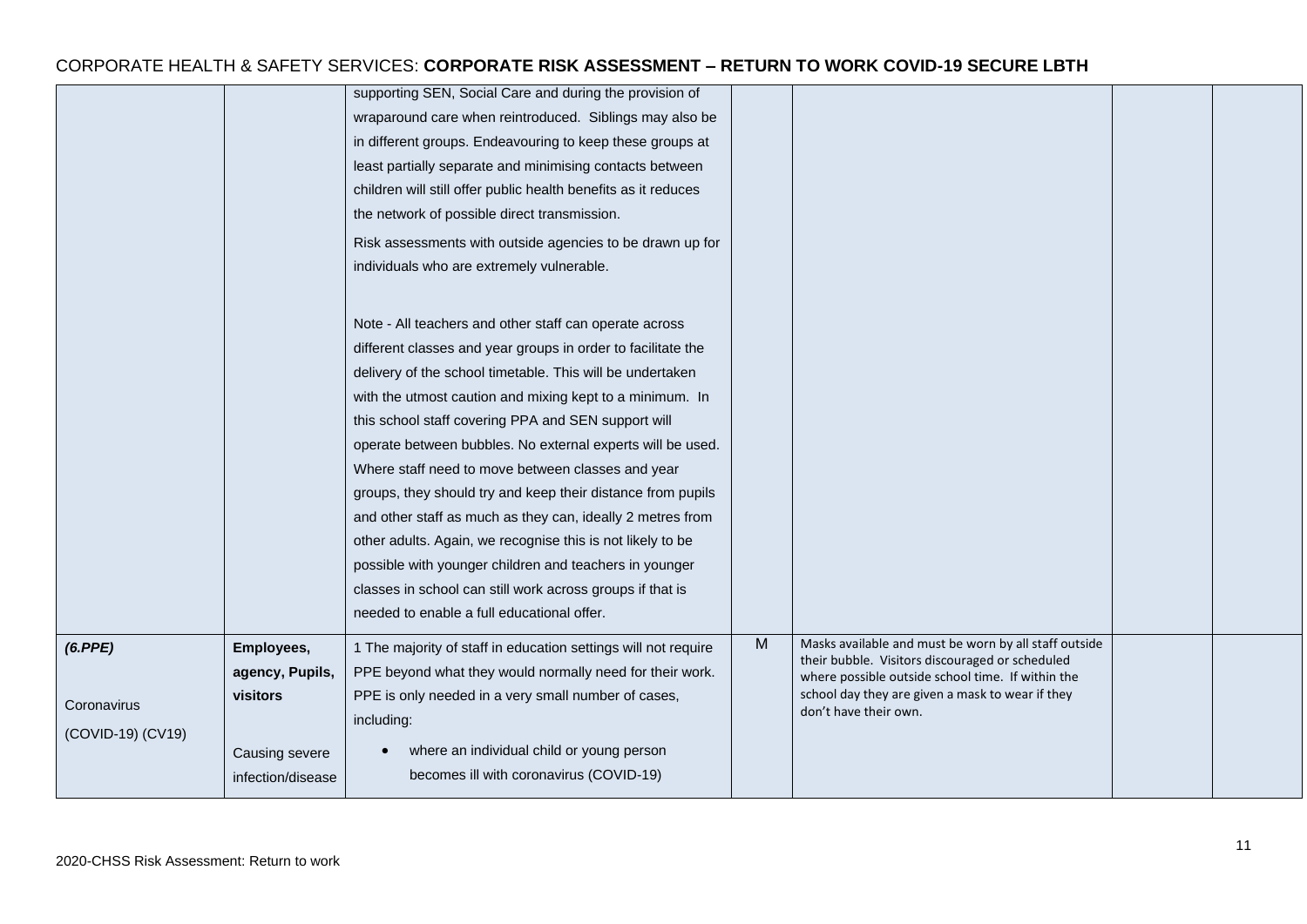#### Someone entering the school/workplace/offices with CV<sub>19</sub> symptoms while at schools, and only then if a distance of 2 metres cannot be maintained where a child or young person already has routine intimate care needs that involves the use of PPE, in which case the same PPE should continue to be used • encourage staff to take additional precautions and still adhere to previous safeguarding measures. Read the guidance on [safe working in education, childcare](https://www.gov.uk/government/publications/safe-working-in-education-childcare-and-childrens-social-care)  [and children's social care](https://www.gov.uk/government/publications/safe-working-in-education-childcare-and-childrens-social-care) for more information about preventing and controlling infection, including when, how PPE should be used, what type of PPE to use, and how to source it. *(7.Test and trace)* **Coronavirus** (COVID-19) (CV19) Someone entering the school/workplace/offices with CV<sub>19</sub> **Employees, agency, Pupils, visitors**  Causing severe infection/disease 1 The NHS Test and Trace process and contact with our local [Public Health England health protection team.](https://www.gov.uk/guidance/contacts-phe-health-protection-teams) **The school must** ensure that staff members and parents/carers understand that they will need to be ready and willing to: • [book a test](https://www.gov.uk/guidance/coronavirus-covid-19-getting-tested) if they are displaying symptoms. Staff and pupils must not come into the school if they have symptoms, and must be sent home to selfisolate if they develop them in school. All children can be tested, including children under 5, but children aged 11 and under will need to be helped by their parents/carers if using a home testing kit • provide details of anyone they have been in close contact with if they were to test positive for M | Information from Tower Hamlets • When you have a case to report please use [this form](http://www.towerhamlets.gov.uk/Documents/Coronavirus/Template-for-Covid-19-Information-Sharing-2021-09-02.docx) and email it to [PHCov19@towerhamlets.gov.uk](mailto:PHCov19@towerhamlets.gov.uk) The forms won't be kept, they are to enable the transfer of data into our TH Covid Case Tracker in Schools. We hope this will simplify the process  $$ please do let us know if you have any feedback on the new form and process. Please note that schools do not need to inform LBTH Public Health of cases where the staff member/pupil was not in school whilst infectious and there are no concerns about them having caught Covid-19 in school. Initial call to DFE helpline 0800 046 86 87 who make a referral to local Health Protection Team and local authority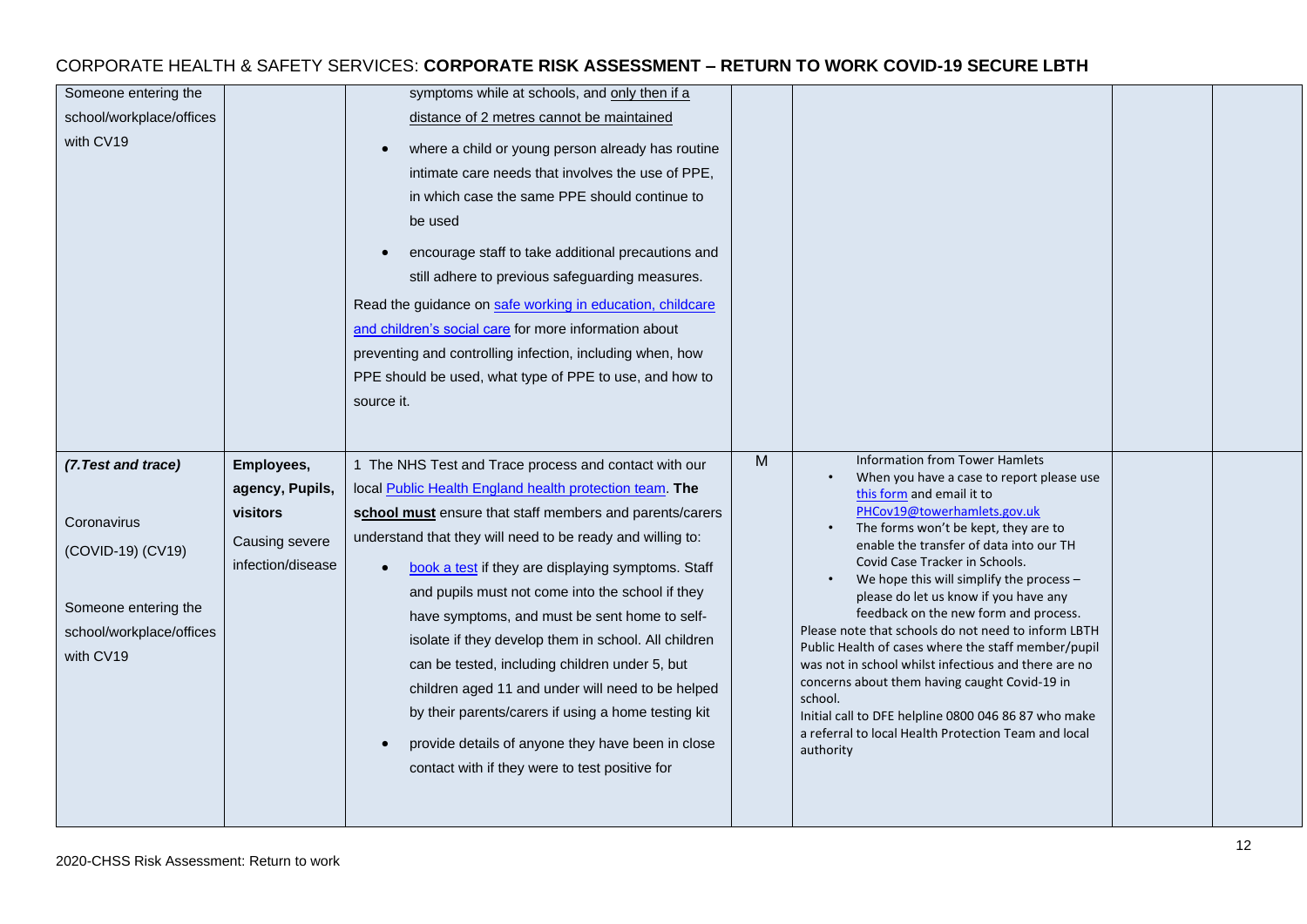| coronavirus (COVID-19) if asked by NHS Test and<br>Trace<br>https://www.gov.uk/government/publications/covid-<br>19-stay-at-home-guidance/stay-at-home-<br>guidance-for-households-with-possible-<br>coronavirus-covid-19-infection Anyone who<br>displays symptoms of coronavirus (COVID-19) can<br>and should get a test. Tests can be booked online<br>through the NHS testing and tracing for<br>coronavirus website, or ordered by telephone via<br>NHS 119 for those without access to the internet.<br>Essential workers, which includes anyone involved<br>in education or childcare, have priority access to<br>testing.<br>2 The school will ask parents and staff to inform them<br>immediately of the results of a test:<br>if someone tests negative, if they feel well and no<br>$\bullet$<br>longer have symptoms similar to coronavirus<br>(COVID-19), they can stop self-isolating. They<br>could still have another virus, such as a cold or flu<br>- in which case it is still best to avoid contact with<br>other people until they are better<br>if someone tests positive, they should follow the<br>'stay at home: guidance for households with<br>possible or confirmed coronavirus (COVID-19)<br>infection' and must continue to self-isolate for at<br>least 5 days from the onset of their symptoms. If<br>you have two negative LFD tests taken on<br>consecutive days 5 and 6 then self isolation can<br>end. The first LFD should not be taken before the |  |  |  |
|-----------------------------------------------------------------------------------------------------------------------------------------------------------------------------------------------------------------------------------------------------------------------------------------------------------------------------------------------------------------------------------------------------------------------------------------------------------------------------------------------------------------------------------------------------------------------------------------------------------------------------------------------------------------------------------------------------------------------------------------------------------------------------------------------------------------------------------------------------------------------------------------------------------------------------------------------------------------------------------------------------------------------------------------------------------------------------------------------------------------------------------------------------------------------------------------------------------------------------------------------------------------------------------------------------------------------------------------------------------------------------------------------------------------------------------------------------------------------------------------|--|--|--|
|                                                                                                                                                                                                                                                                                                                                                                                                                                                                                                                                                                                                                                                                                                                                                                                                                                                                                                                                                                                                                                                                                                                                                                                                                                                                                                                                                                                                                                                                                         |  |  |  |
|                                                                                                                                                                                                                                                                                                                                                                                                                                                                                                                                                                                                                                                                                                                                                                                                                                                                                                                                                                                                                                                                                                                                                                                                                                                                                                                                                                                                                                                                                         |  |  |  |
|                                                                                                                                                                                                                                                                                                                                                                                                                                                                                                                                                                                                                                                                                                                                                                                                                                                                                                                                                                                                                                                                                                                                                                                                                                                                                                                                                                                                                                                                                         |  |  |  |
|                                                                                                                                                                                                                                                                                                                                                                                                                                                                                                                                                                                                                                                                                                                                                                                                                                                                                                                                                                                                                                                                                                                                                                                                                                                                                                                                                                                                                                                                                         |  |  |  |
|                                                                                                                                                                                                                                                                                                                                                                                                                                                                                                                                                                                                                                                                                                                                                                                                                                                                                                                                                                                                                                                                                                                                                                                                                                                                                                                                                                                                                                                                                         |  |  |  |
|                                                                                                                                                                                                                                                                                                                                                                                                                                                                                                                                                                                                                                                                                                                                                                                                                                                                                                                                                                                                                                                                                                                                                                                                                                                                                                                                                                                                                                                                                         |  |  |  |
|                                                                                                                                                                                                                                                                                                                                                                                                                                                                                                                                                                                                                                                                                                                                                                                                                                                                                                                                                                                                                                                                                                                                                                                                                                                                                                                                                                                                                                                                                         |  |  |  |
|                                                                                                                                                                                                                                                                                                                                                                                                                                                                                                                                                                                                                                                                                                                                                                                                                                                                                                                                                                                                                                                                                                                                                                                                                                                                                                                                                                                                                                                                                         |  |  |  |
|                                                                                                                                                                                                                                                                                                                                                                                                                                                                                                                                                                                                                                                                                                                                                                                                                                                                                                                                                                                                                                                                                                                                                                                                                                                                                                                                                                                                                                                                                         |  |  |  |
|                                                                                                                                                                                                                                                                                                                                                                                                                                                                                                                                                                                                                                                                                                                                                                                                                                                                                                                                                                                                                                                                                                                                                                                                                                                                                                                                                                                                                                                                                         |  |  |  |
|                                                                                                                                                                                                                                                                                                                                                                                                                                                                                                                                                                                                                                                                                                                                                                                                                                                                                                                                                                                                                                                                                                                                                                                                                                                                                                                                                                                                                                                                                         |  |  |  |
|                                                                                                                                                                                                                                                                                                                                                                                                                                                                                                                                                                                                                                                                                                                                                                                                                                                                                                                                                                                                                                                                                                                                                                                                                                                                                                                                                                                                                                                                                         |  |  |  |
|                                                                                                                                                                                                                                                                                                                                                                                                                                                                                                                                                                                                                                                                                                                                                                                                                                                                                                                                                                                                                                                                                                                                                                                                                                                                                                                                                                                                                                                                                         |  |  |  |
|                                                                                                                                                                                                                                                                                                                                                                                                                                                                                                                                                                                                                                                                                                                                                                                                                                                                                                                                                                                                                                                                                                                                                                                                                                                                                                                                                                                                                                                                                         |  |  |  |
|                                                                                                                                                                                                                                                                                                                                                                                                                                                                                                                                                                                                                                                                                                                                                                                                                                                                                                                                                                                                                                                                                                                                                                                                                                                                                                                                                                                                                                                                                         |  |  |  |
|                                                                                                                                                                                                                                                                                                                                                                                                                                                                                                                                                                                                                                                                                                                                                                                                                                                                                                                                                                                                                                                                                                                                                                                                                                                                                                                                                                                                                                                                                         |  |  |  |
|                                                                                                                                                                                                                                                                                                                                                                                                                                                                                                                                                                                                                                                                                                                                                                                                                                                                                                                                                                                                                                                                                                                                                                                                                                                                                                                                                                                                                                                                                         |  |  |  |
|                                                                                                                                                                                                                                                                                                                                                                                                                                                                                                                                                                                                                                                                                                                                                                                                                                                                                                                                                                                                                                                                                                                                                                                                                                                                                                                                                                                                                                                                                         |  |  |  |
|                                                                                                                                                                                                                                                                                                                                                                                                                                                                                                                                                                                                                                                                                                                                                                                                                                                                                                                                                                                                                                                                                                                                                                                                                                                                                                                                                                                                                                                                                         |  |  |  |
|                                                                                                                                                                                                                                                                                                                                                                                                                                                                                                                                                                                                                                                                                                                                                                                                                                                                                                                                                                                                                                                                                                                                                                                                                                                                                                                                                                                                                                                                                         |  |  |  |
|                                                                                                                                                                                                                                                                                                                                                                                                                                                                                                                                                                                                                                                                                                                                                                                                                                                                                                                                                                                                                                                                                                                                                                                                                                                                                                                                                                                                                                                                                         |  |  |  |
|                                                                                                                                                                                                                                                                                                                                                                                                                                                                                                                                                                                                                                                                                                                                                                                                                                                                                                                                                                                                                                                                                                                                                                                                                                                                                                                                                                                                                                                                                         |  |  |  |
|                                                                                                                                                                                                                                                                                                                                                                                                                                                                                                                                                                                                                                                                                                                                                                                                                                                                                                                                                                                                                                                                                                                                                                                                                                                                                                                                                                                                                                                                                         |  |  |  |
|                                                                                                                                                                                                                                                                                                                                                                                                                                                                                                                                                                                                                                                                                                                                                                                                                                                                                                                                                                                                                                                                                                                                                                                                                                                                                                                                                                                                                                                                                         |  |  |  |
|                                                                                                                                                                                                                                                                                                                                                                                                                                                                                                                                                                                                                                                                                                                                                                                                                                                                                                                                                                                                                                                                                                                                                                                                                                                                                                                                                                                                                                                                                         |  |  |  |
|                                                                                                                                                                                                                                                                                                                                                                                                                                                                                                                                                                                                                                                                                                                                                                                                                                                                                                                                                                                                                                                                                                                                                                                                                                                                                                                                                                                                                                                                                         |  |  |  |
|                                                                                                                                                                                                                                                                                                                                                                                                                                                                                                                                                                                                                                                                                                                                                                                                                                                                                                                                                                                                                                                                                                                                                                                                                                                                                                                                                                                                                                                                                         |  |  |  |
|                                                                                                                                                                                                                                                                                                                                                                                                                                                                                                                                                                                                                                                                                                                                                                                                                                                                                                                                                                                                                                                                                                                                                                                                                                                                                                                                                                                                                                                                                         |  |  |  |
|                                                                                                                                                                                                                                                                                                                                                                                                                                                                                                                                                                                                                                                                                                                                                                                                                                                                                                                                                                                                                                                                                                                                                                                                                                                                                                                                                                                                                                                                                         |  |  |  |
|                                                                                                                                                                                                                                                                                                                                                                                                                                                                                                                                                                                                                                                                                                                                                                                                                                                                                                                                                                                                                                                                                                                                                                                                                                                                                                                                                                                                                                                                                         |  |  |  |
|                                                                                                                                                                                                                                                                                                                                                                                                                                                                                                                                                                                                                                                                                                                                                                                                                                                                                                                                                                                                                                                                                                                                                                                                                                                                                                                                                                                                                                                                                         |  |  |  |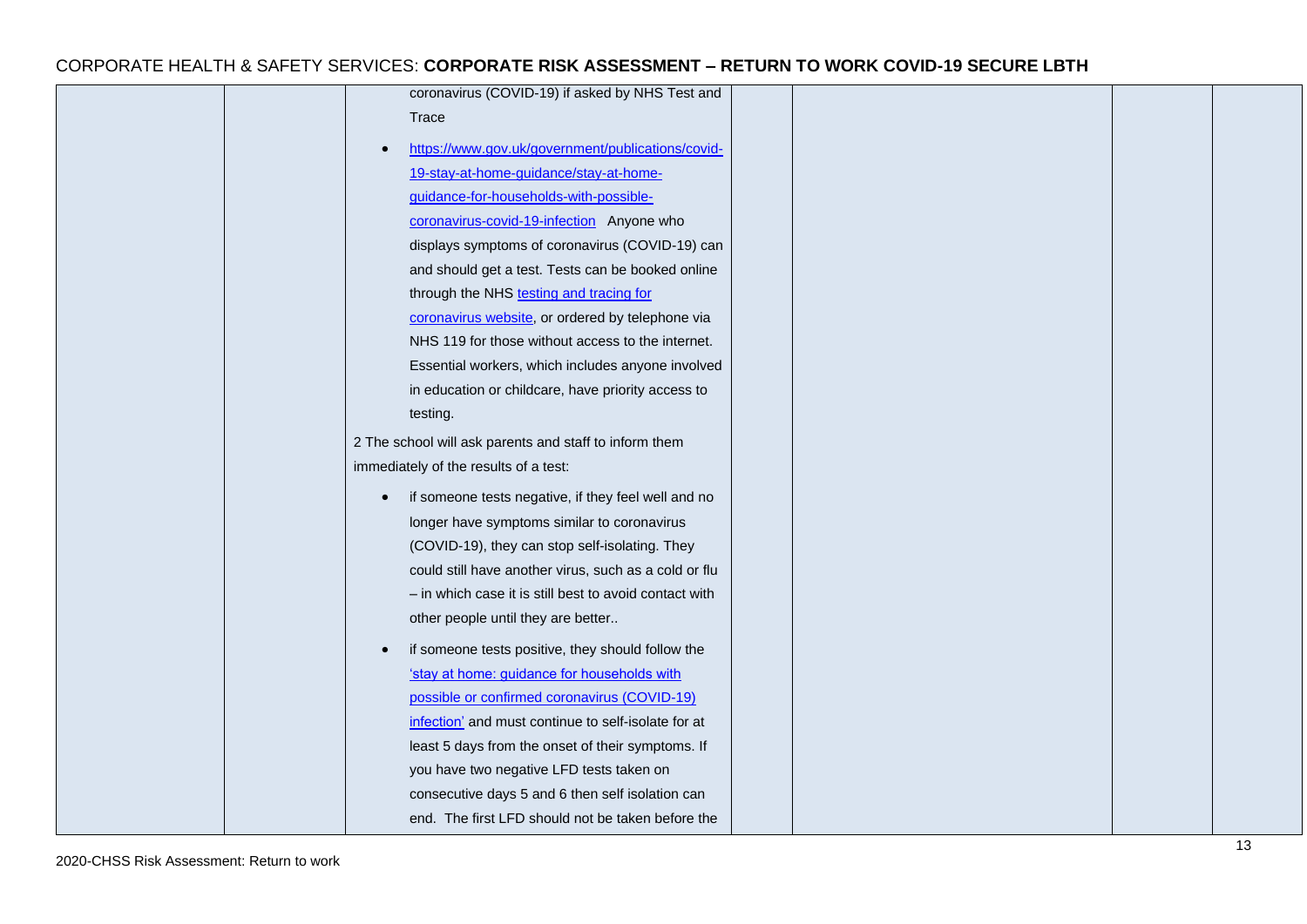| (8.Confirmed cases)<br>Coronavirus<br>(COVID-19) (CV19)<br>Someone entering the<br>school/workplace/offices<br>with CV19 | Employees,<br>agency, Pupils,<br>visitors<br>Causing severe<br>infection/disease | fifth day after your symptoms started (or the day<br>your test was taken if you did not have symptoms).<br>The self isolation period remains 10 full days for<br>those without negative results from 2 LFD tests<br>taken a day apart.<br>1 The schools will take swift action when it becomes<br>aware that someone who has attended has tested positive<br>for coronavirus (COVID-19). The school will contact the<br>local health protection team. This team will also contact<br>schools directly if they become aware that someone who<br>has tested positive for coronavirus (COVID-19) attended<br>the school - as identified by NHS Test and Trace.<br>2 Based on the advice from the health protection team,<br>the school will advise close contacts to book a PCR<br>test. Children and those double vaccinated do not<br>need to miss school or self isolate whilst they wait for<br>the result of the test unless they have Covid<br><b>symptoms</b><br>3 'stay at home: guidance for households with possible or<br>confirmed coronavirus (COVID-19) infection'.<br>4 The school would like to see evidence of negative test | M |                                                                                                                                                                                                           |  |
|--------------------------------------------------------------------------------------------------------------------------|----------------------------------------------------------------------------------|--------------------------------------------------------------------------------------------------------------------------------------------------------------------------------------------------------------------------------------------------------------------------------------------------------------------------------------------------------------------------------------------------------------------------------------------------------------------------------------------------------------------------------------------------------------------------------------------------------------------------------------------------------------------------------------------------------------------------------------------------------------------------------------------------------------------------------------------------------------------------------------------------------------------------------------------------------------------------------------------------------------------------------------------------------------------------------------------------------------------------------------------|---|-----------------------------------------------------------------------------------------------------------------------------------------------------------------------------------------------------------|--|
|                                                                                                                          |                                                                                  | results or other medical evidence before admitting children<br>or welcoming them back after a period of self-isolation.<br>Further guidance is available on testing and tracing for<br>coronavirus (COVID-19).                                                                                                                                                                                                                                                                                                                                                                                                                                                                                                                                                                                                                                                                                                                                                                                                                                                                                                                             |   |                                                                                                                                                                                                           |  |
| (9.Outbreak)                                                                                                             | Employees,<br>agency, Pupils,<br>visitors                                        | If school has 5 cases of Covid across a class within 10 days<br>this could mean that Covid is spreading within that group of<br>children each child must self-isolate for 10 days and the                                                                                                                                                                                                                                                                                                                                                                                                                                                                                                                                                                                                                                                                                                                                                                                                                                                                                                                                                  | M | Staggered play and lunch times. Enhanced<br>cleaning of communal cross over areas.<br>Parents/carers informed of a positive case within<br>their child's class, advising to take a PCR test if<br>unwell. |  |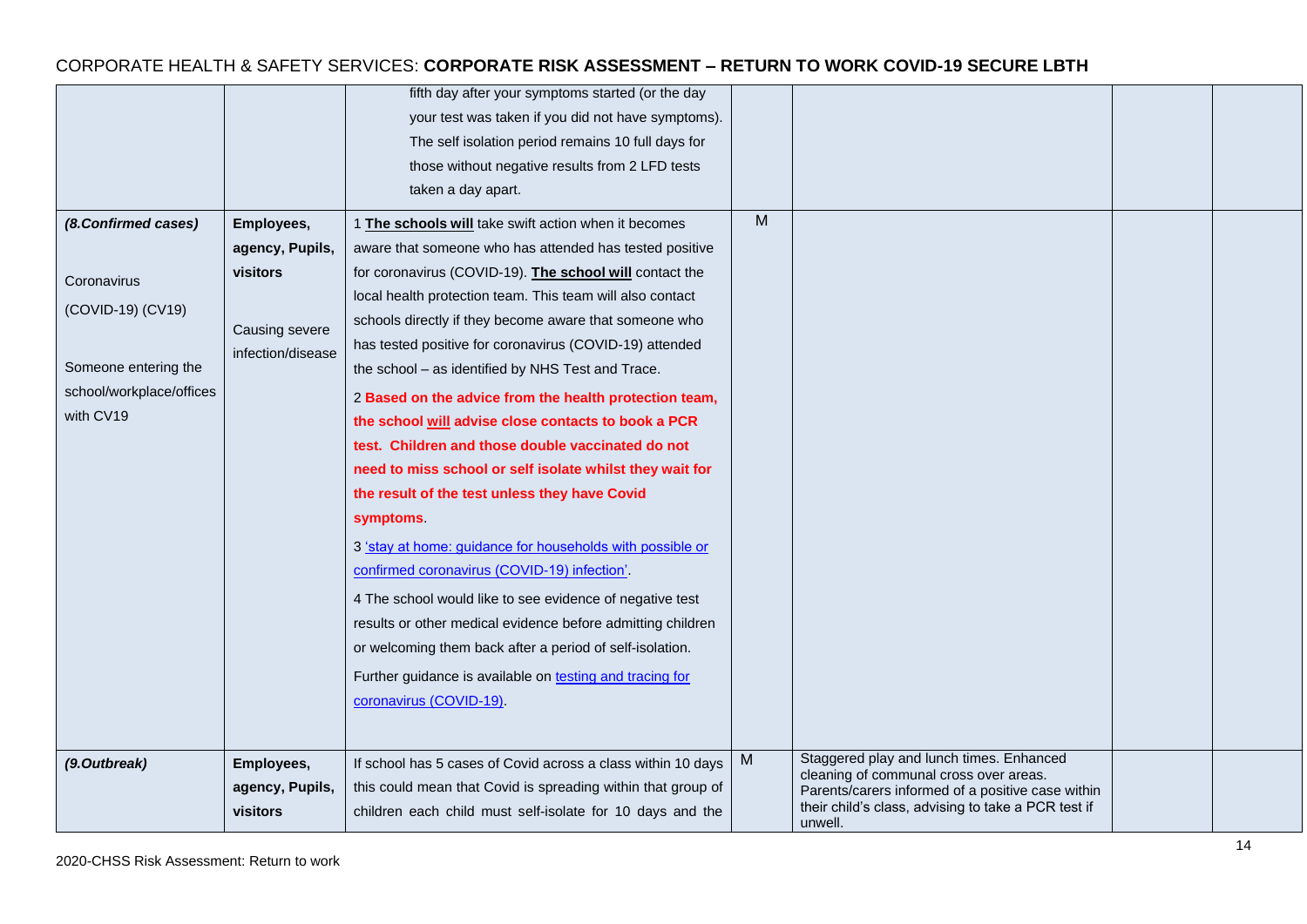| Coronavirus              |                   | school must work with their local health protection team who     | Keep the local borough contact up to date with |  |
|--------------------------|-------------------|------------------------------------------------------------------|------------------------------------------------|--|
| (COVID-19) (CV19)        | Causing severe    | will be able to advise if additional action is required.         | confirmed cases.                               |  |
|                          | infection/disease | Contact the DFE helpline on 0800 046 8686 who make a             |                                                |  |
| Someone entering the     |                   | referral to the local health protection team and local           |                                                |  |
| school/workplace/offices |                   | authority. The local HPT conduct an over the phone risk          |                                                |  |
| with CV19                |                   | assessment based on control measures in place using a            |                                                |  |
|                          |                   | green/amber/red rating system. Advice for enhance social         |                                                |  |
|                          |                   | distancing measures and increased cleaning is given. Any         |                                                |  |
|                          |                   | cases resulting in hospitalization or death may result in the    |                                                |  |
|                          |                   | the closure of classes, if not a 2 week review is scheduled.     |                                                |  |
|                          |                   |                                                                  |                                                |  |
|                          |                   | In some cases, health protection teams may recommend             |                                                |  |
|                          |                   | that a larger number of other pupils self-isolate at home as     |                                                |  |
|                          |                   | a precautionary measure - perhaps the whole site or year         |                                                |  |
|                          |                   | group. 2 Because the school is implementing controls from        |                                                |  |
|                          |                   | this list, addressing the risks identified and therefore         |                                                |  |
|                          |                   | reducing transmission risks, whole school closure based on       |                                                |  |
|                          |                   | cases within the school will not generally be necessary, and     |                                                |  |
|                          |                   | should not be considered except on the advice of health          |                                                |  |
|                          |                   | protection teams.                                                |                                                |  |
|                          |                   | 3 In consultation with the local Director of Public Health,      |                                                |  |
|                          |                   | where an outbreak in the school is confirmed, a mobile           |                                                |  |
|                          |                   | testing unit may be dispatched to test others who may have       |                                                |  |
|                          |                   | been in contact with the person who has tested positive.         |                                                |  |
|                          |                   | Testing will first focus on the person's class, (in liaison with |                                                |  |
|                          |                   | parents as cannot test without parental consent) followed        |                                                |  |
|                          |                   | by their year group, then the whole school if necessary, in      |                                                |  |
|                          |                   | line with routine public health outbreak control practice.       |                                                |  |
|                          |                   |                                                                  |                                                |  |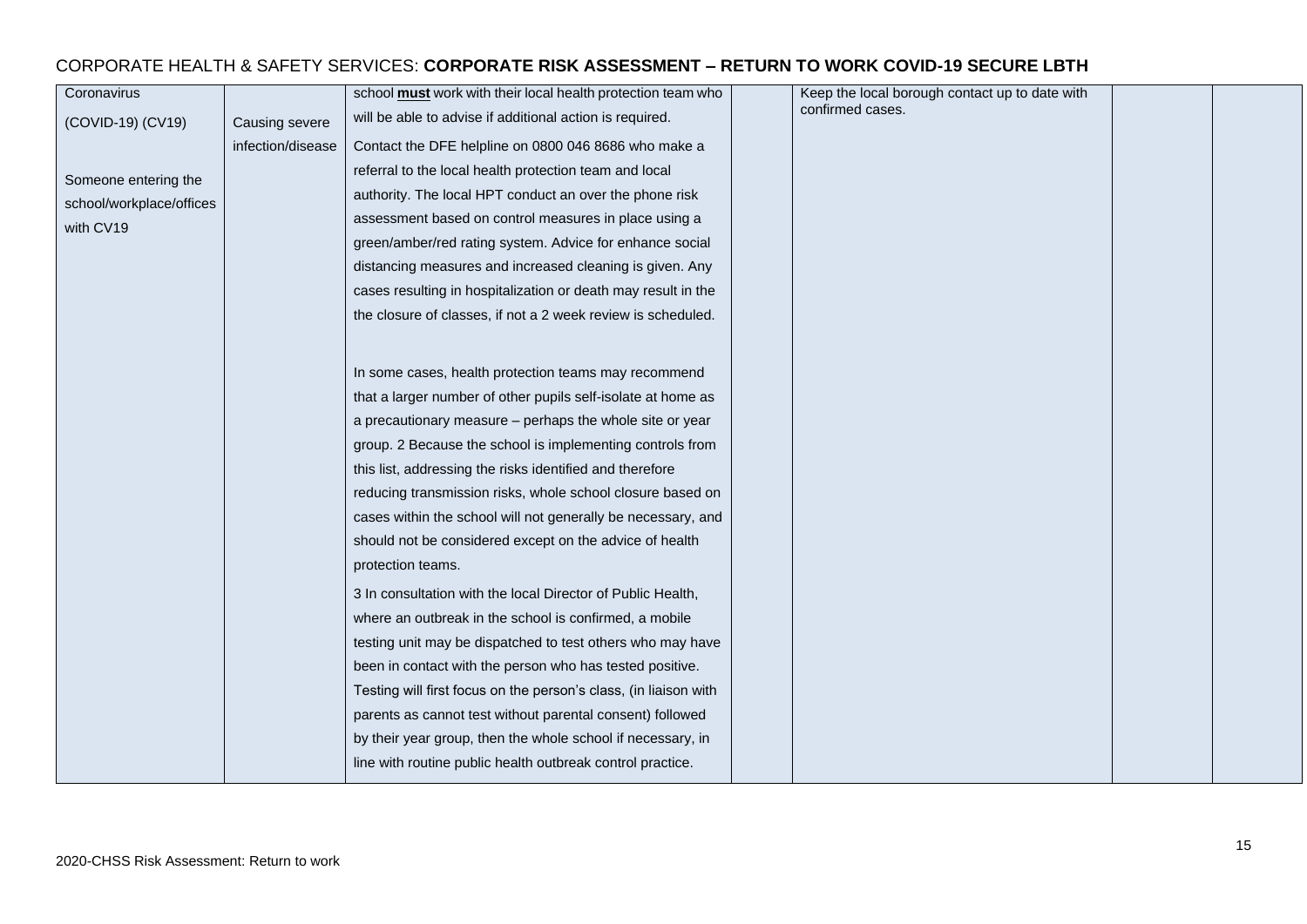| (10. Educational Visits)<br>Coronavirus<br>(COVID-19) (CV19)<br>with CV19                         | Employees,<br>agency, Pupils,<br>visitors<br>Causing severe<br>infection/disease | In the event of a school outbreak with significant cases trips<br>including swimming will be cancelled to prevent spread of<br>Covid 19.                                                                                                                                                                                                                                                                                                                                                                                                                                                                                                                                                                                                                                                                                                                                                                                                                                                            | L |  |  |
|---------------------------------------------------------------------------------------------------|----------------------------------------------------------------------------------|-----------------------------------------------------------------------------------------------------------------------------------------------------------------------------------------------------------------------------------------------------------------------------------------------------------------------------------------------------------------------------------------------------------------------------------------------------------------------------------------------------------------------------------------------------------------------------------------------------------------------------------------------------------------------------------------------------------------------------------------------------------------------------------------------------------------------------------------------------------------------------------------------------------------------------------------------------------------------------------------------------|---|--|--|
| (11.Individual)                                                                                   | Employees,<br>agency                                                             | It is no longer necessary for government to instruct the<br>wider workforce to work from home.                                                                                                                                                                                                                                                                                                                                                                                                                                                                                                                                                                                                                                                                                                                                                                                                                                                                                                      | M |  |  |
| Coronavirus<br>(COVID-19) (CV19)<br>Someone entering the<br>school/workplace/offices<br>with CV19 | Causing severe<br>infection/disease                                              | The school at present will limit the use of supply teachers<br>and other supply staff during this period.<br>3 Individual risk assessments have been completed for<br>school staff with vulnerable conditions, in line with current<br>government guidance. These staff members should bring<br>any concerns to the lead in their bubble or a member of the<br>SLT who will then inform the Headteacher. Further 1:1<br>meetings will be held to address concerns and find<br>solutions. Those who are living with extremely vulnerable<br>should also complete individual risk assessments.<br>Reasonable adjustment should be made by employers<br>where possible.<br>Staff who are clinically vulnerable or extremely<br>clinically vulnerable<br>The school has applied the full measures in the DFE<br>guidance to ensure the risks to all staff will be mitigated<br>significantly, including those who are extremely clinically<br>vulnerable and clinically vulnerable. We expect this will |   |  |  |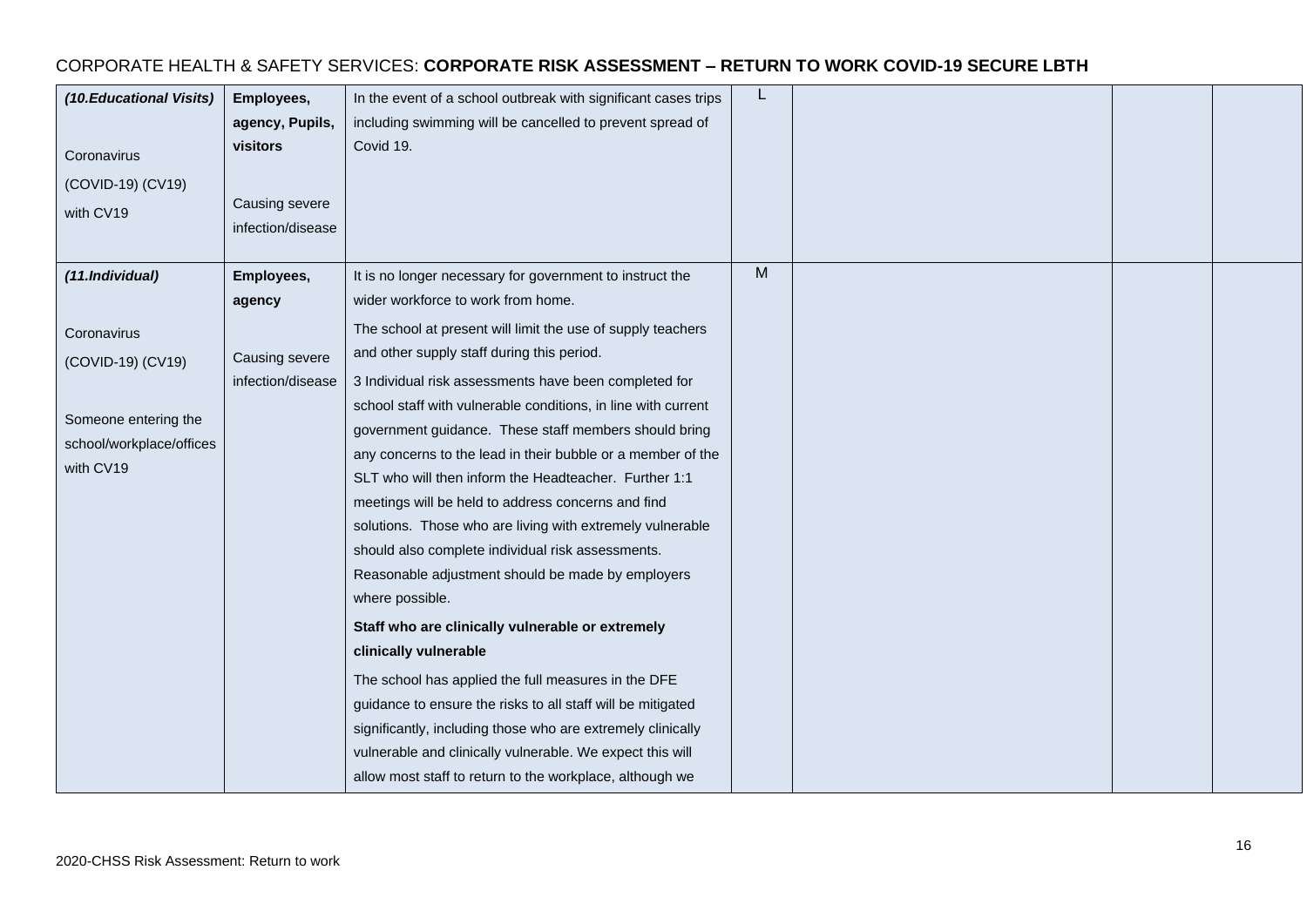| advise those in the most at risk categories to take particular |  |
|----------------------------------------------------------------|--|
| care.                                                          |  |
| Advice for those who are clinically-vulnerable, including      |  |
| pregnant women, is available.                                  |  |
| Advice for those who are extremely clinically vulnerable can   |  |
| be found in the guidance on shielding and protecting           |  |
| people who are clinically extremely vulnerable from COVID-     |  |
| 19                                                             |  |
| School leaders should be flexible in how those members of      |  |
| staff are deployed to enable them to work remotely where       |  |
| possible or in roles in school where it is possible to         |  |
| maintain social distancing. This is impossible where staff     |  |
| are class based.                                               |  |
| People who live with those who are clinically extremely        |  |
| vulnerable or clinically vulnerable can attend the workplace.  |  |
| Staff who are pregnant                                         |  |
| As a general principle, pregnant women are in the 'clinically  |  |
| vulnerable' category and are advised to follow the relevant    |  |
| guidance available for clinically-vulnerable people.           |  |
| Staff who may otherwise be at increased risk from              |  |
| coronavirus (COVID-19)                                         |  |
| Some people with particular characteristics may be at          |  |
| comparatively increased risk from coronavirus (COVID-19),      |  |
| as set out in the COVID-19: review of disparities in risks     |  |
| and outcomes report. The reasons are complex and there         |  |
| is ongoing research to understand and translate these          |  |
| findings for individuals in the future. Staff with significant |  |
| risk factors who are concerned have already completed an       |  |
| individual risk assessment and discussed mitigation with       |  |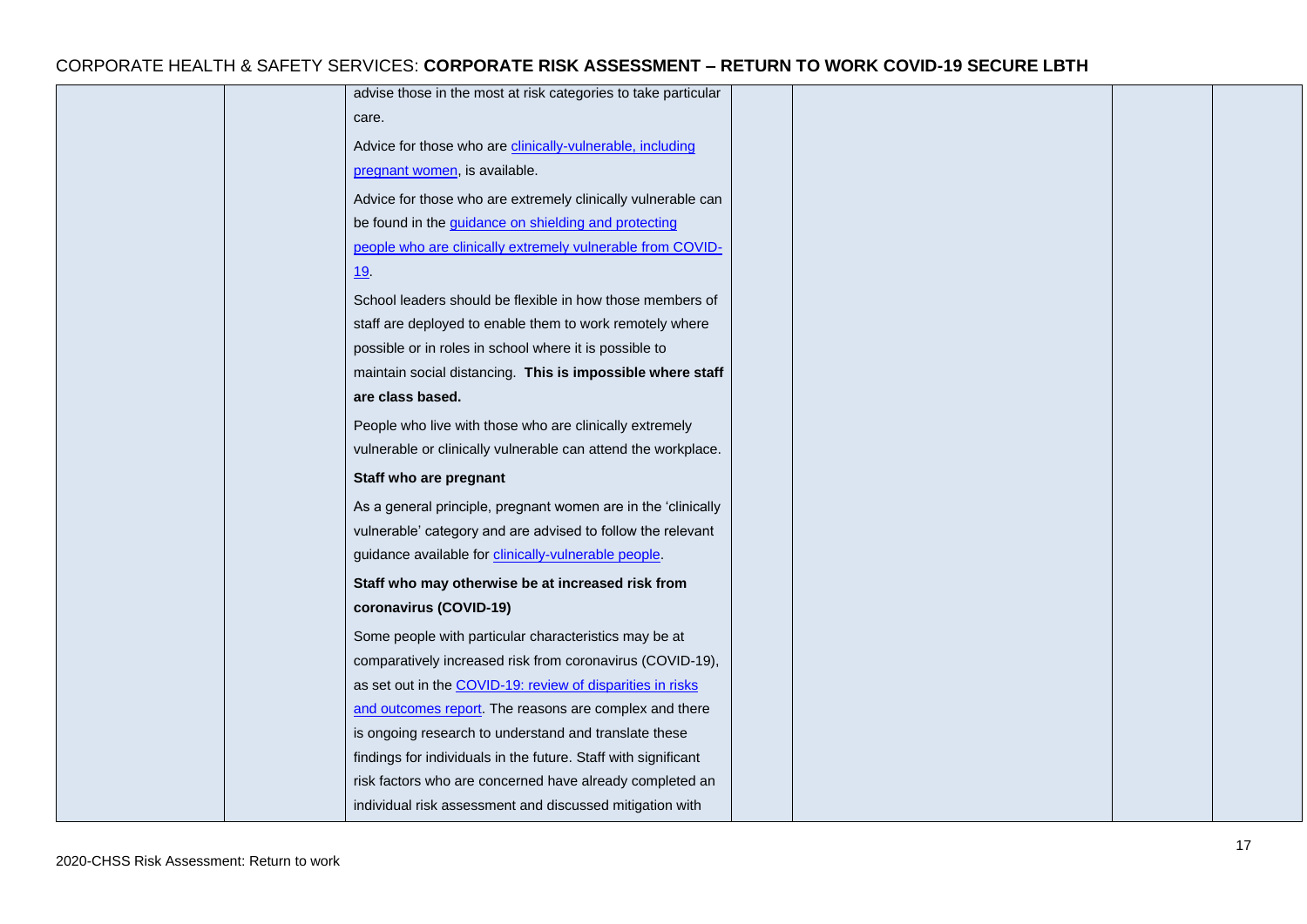|                                       |                   | class teachers where appropriate, the leadership team and      |  |                                                                                                                     |           |  |
|---------------------------------------|-------------------|----------------------------------------------------------------|--|---------------------------------------------------------------------------------------------------------------------|-----------|--|
|                                       |                   | the Headteacher.                                               |  |                                                                                                                     |           |  |
| (12.Physical                          | Employees,        | 1 The school has the flexibility to decide how physical        |  | PE Co-ordinator to consider provision with a focus on                                                               | PE Co-    |  |
| <b>Education</b> )                    | agency, Pupils,   | education, sport and physical activity will be provided whilst |  | safe zones, hygiene, good behaviour, not sharing<br>equipment, promotion of physical wellbeing,                     | ordinator |  |
|                                       | visitors          | following the measures in our system of controls.              |  | stamina, avoidance of physical contact. Children on                                                                 |           |  |
|                                       |                   | 2 Pupils should be kept in consistent groups, sports           |  | the day they have PE come to school in their PE kits -<br>wearing navy jogging bottoms once weather gets<br>colder. |           |  |
| Coronavirus                           |                   | equipment thoroughly cleaned between each use by               |  |                                                                                                                     |           |  |
| (COVID-19) (CV19)                     | Causing severe    | different individual groups, and contact sports avoided.       |  |                                                                                                                     |           |  |
|                                       | infection/disease |                                                                |  |                                                                                                                     |           |  |
| Someone entering the                  |                   | 3 Outdoor sports should be prioritised where possible, and     |  |                                                                                                                     |           |  |
| school/workplace/offices<br>with CV19 |                   | large indoor spaces used where it is not, maximising           |  |                                                                                                                     |           |  |
|                                       |                   | distancing between pupils and paying scrupulous attention      |  |                                                                                                                     |           |  |
|                                       |                   | to cleaning and hygiene                                        |  |                                                                                                                     |           |  |
|                                       |                   | This is particularly important in a sports setting because of  |  |                                                                                                                     |           |  |
|                                       |                   | the way in which people breathe during exercise. External      |  |                                                                                                                     |           |  |
|                                       |                   | facilities can also be used in line with government guidance   |  |                                                                                                                     |           |  |
|                                       |                   | for the use of, and travel to and from, those facilities.      |  |                                                                                                                     |           |  |
|                                       |                   | Schools should refer to the following advice:                  |  |                                                                                                                     |           |  |
|                                       |                   | guidance on the phased return of sport and                     |  |                                                                                                                     |           |  |
|                                       |                   | recreation and guidance from Sport England for                 |  |                                                                                                                     |           |  |
|                                       |                   | grassroot sport                                                |  |                                                                                                                     |           |  |
|                                       |                   | advice from organisations such as the <b>Association</b>       |  |                                                                                                                     |           |  |
|                                       |                   | for Physical Education and the Youth Sport Trust               |  |                                                                                                                     |           |  |
|                                       |                   | 4 Teachers will teach PE. There will be no external visitors   |  |                                                                                                                     |           |  |
|                                       |                   | and no offers of extra-curricular activities for the Autumn    |  |                                                                                                                     |           |  |
|                                       |                   | Term. This will be reviewed for the Spring Term.               |  |                                                                                                                     |           |  |
|                                       |                   | 5 Activities such as active miles, making break times and      |  |                                                                                                                     |           |  |
|                                       |                   | lessons active and encouraging active travel help to enable    |  |                                                                                                                     |           |  |
|                                       |                   | pupils to be physically active while encouraging physical      |  |                                                                                                                     |           |  |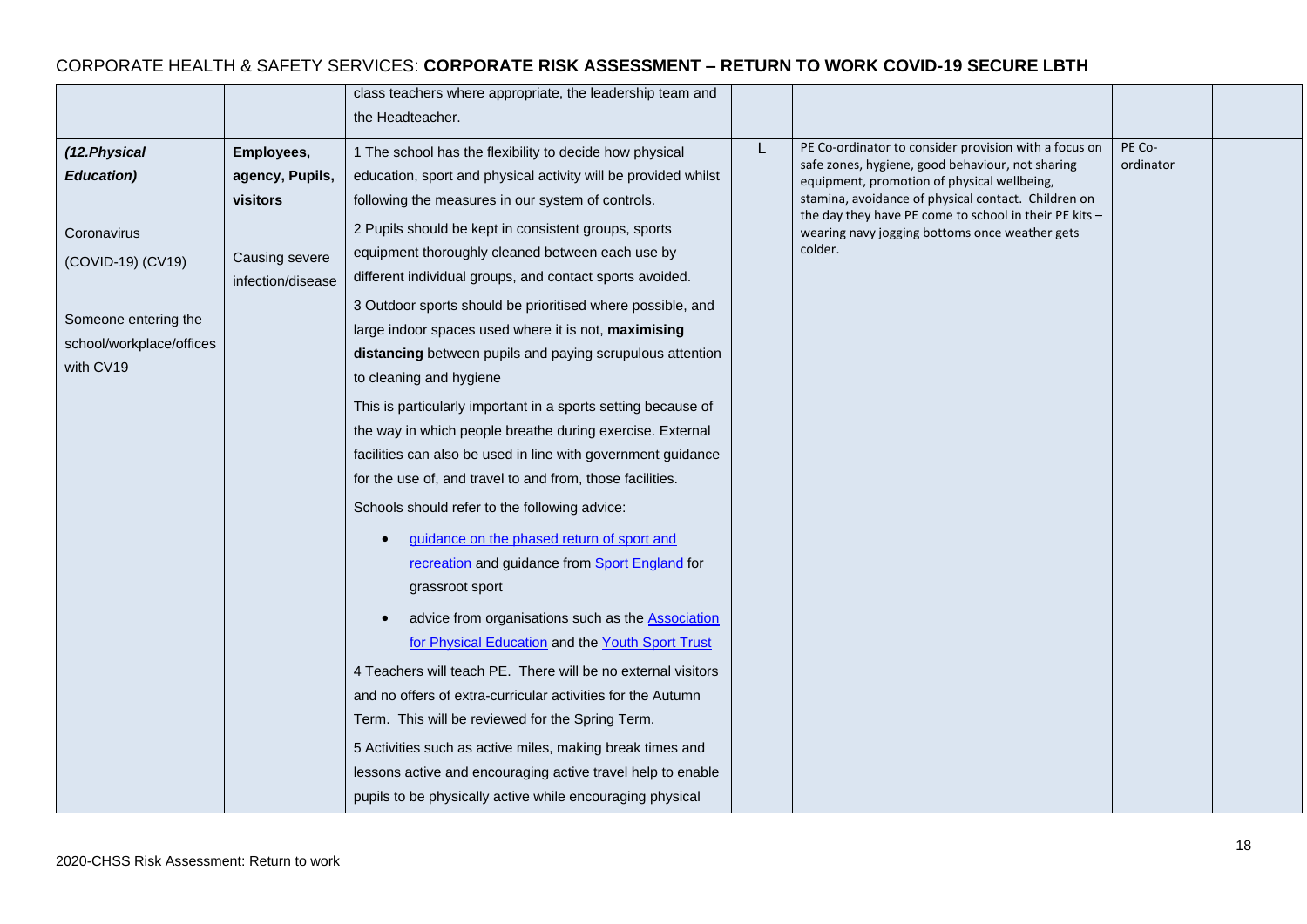|                                                                                                                            |                                                                                  | distancing will be investigated by the PE Coordinator.<br>These would all be outdoor activities. Children are<br>discouraged from engaging in physical activities indoors,<br>particularly where they can't socially distance.                                                                                                                                                                                                                                                                                                                                                                                                                                                                                                                                                                                                                                                                                                                                                                                                   |   |                                                                                                                                                                                                                                                                                                                                                                                                                                                                                                                                                                                                                                                                                                                                         |                            |  |
|----------------------------------------------------------------------------------------------------------------------------|----------------------------------------------------------------------------------|----------------------------------------------------------------------------------------------------------------------------------------------------------------------------------------------------------------------------------------------------------------------------------------------------------------------------------------------------------------------------------------------------------------------------------------------------------------------------------------------------------------------------------------------------------------------------------------------------------------------------------------------------------------------------------------------------------------------------------------------------------------------------------------------------------------------------------------------------------------------------------------------------------------------------------------------------------------------------------------------------------------------------------|---|-----------------------------------------------------------------------------------------------------------------------------------------------------------------------------------------------------------------------------------------------------------------------------------------------------------------------------------------------------------------------------------------------------------------------------------------------------------------------------------------------------------------------------------------------------------------------------------------------------------------------------------------------------------------------------------------------------------------------------------------|----------------------------|--|
| (13. Pupil Wellbeing)<br>Coronavirus<br>(COVID-19) (CV19)<br>Someone entering the<br>school/workplace/offices<br>with CV19 | Employees,<br>agency, Pupils,<br>visitors<br>Causing severe<br>infection/disease | 1 The school to consider the provision of pastoral and<br>extra-curricular activities to all pupils designed to:<br>• Targetted interventions (where possible) to support catch<br>up.<br>•support the rebuilding of friendships and social<br>engagement<br>•address and equip pupils to respond to issues linked to<br>coronavirus (COVID-19)<br>•support pupils with approaches to improving their physical<br>and mental wellbeing including training via Stephen<br>Aravena short videos, Initial English books chosen with<br>focus on wellbeing and emotional literacy and individual<br>sessions with Stephen available to staff and pupils if<br>required. Referrals also possible to outside agencies<br>through SENCo.<br>Whilst also ensuring to<br>•establish routines and normality of school life as quickly as<br>possible to enable pupils to catch up.<br>2 Schools to ensure the promotion of awareness of the<br>virus suitable for the age group, with the repeated gentle<br>reminders of control measures | M | Risk assessments for children with EHCPs, Behaviour<br>support plans for SEMH children<br><b>INSET 1st Sept – focus on behaviour and safeguarding</b><br>as well as further exploration of risk assessment<br>Transition programme given to targeted children in<br>preparation for September Children with 1:1 have<br>been introduced to SEN TAs.<br>In preparation for the previous year<br>A Powerpoint and risk assessment was placed online<br>to inform and reassure prior to attending school.<br>Mental Health Week was celebrated where the<br>Community shared and put on website to signpost<br>support and offer solidarity.<br>Referrals made where required to AWA or to trained<br>staff members for Additional support | SLT/SENCo<br>SA<br>LO, MML |  |
| (14.Staff wellbeing)<br>Coronavirus                                                                                        | Employees,<br>agency, Pupils,<br>visitors                                        | 1 Change is managed in consultation with and supported<br>by staff and rationale for change clearly explained through<br>information sharing.                                                                                                                                                                                                                                                                                                                                                                                                                                                                                                                                                                                                                                                                                                                                                                                                                                                                                    | M | AWA can provide counselling and signpost additional<br>support<br>Referrals as required through occupational health                                                                                                                                                                                                                                                                                                                                                                                                                                                                                                                                                                                                                     | SA                         |  |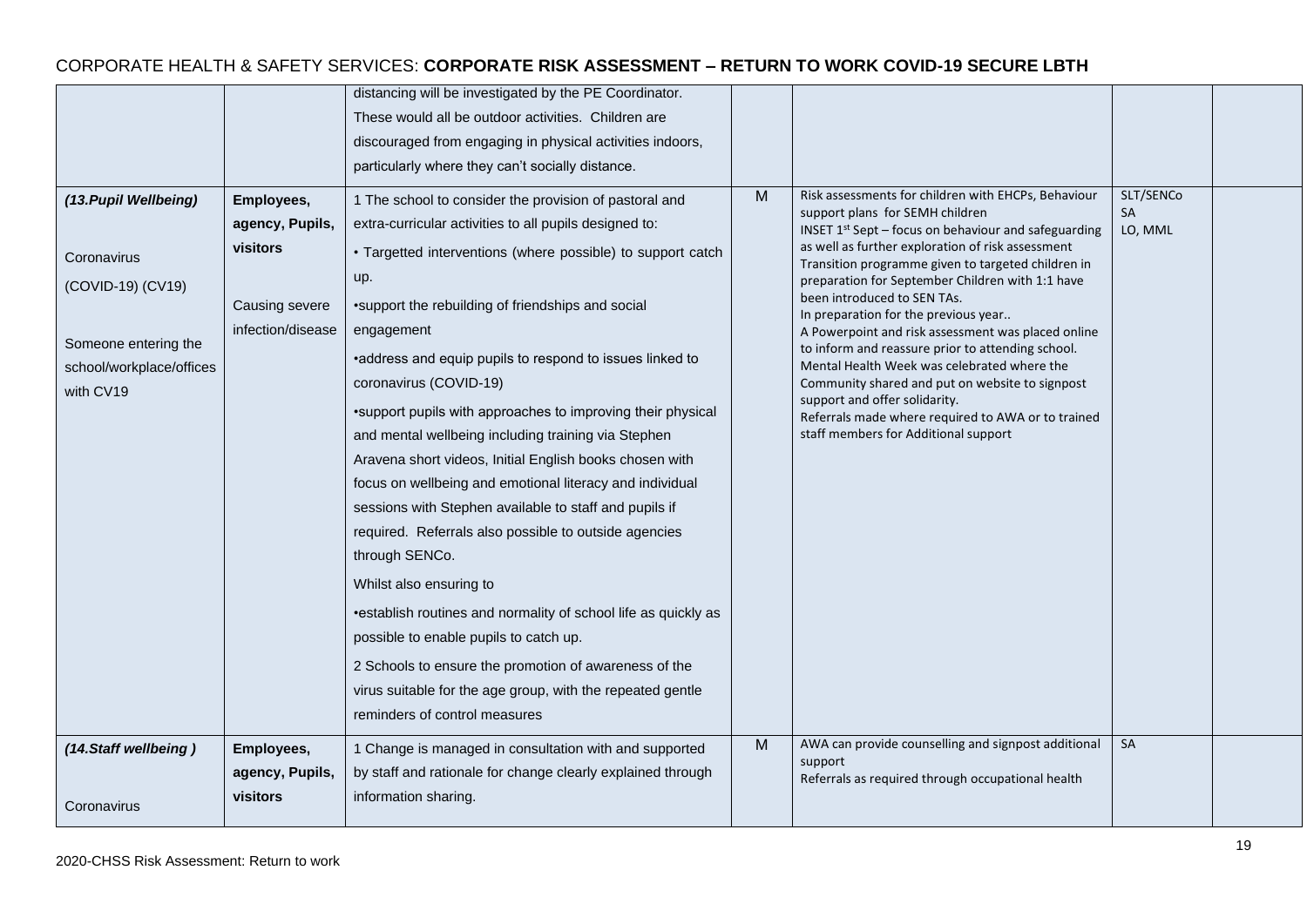| (COVID-19) (CV19)<br>Someone entering the<br>school/workplace/offices<br>with CV19                                                     | Causing severe<br>infection/disease                                              | 2 Support is offered for staff wellbeing as some staff may<br>be particularly anxious about returning to school. The<br>Department for Education is providing additional support for<br>both pupil and staff wellbeing in the current situation.<br>Information about the extra mental health support for pupils<br>and teachers is available via this links and through our<br>Attendance and Welfare Officer - Stephen Aravena.<br>The <b>Education Support Partnership</b> provides a free helpline<br>for school staff and targeted support for mental health and<br>wellbeing                                                              |   |                                                                                                                                                                                                           |  |
|----------------------------------------------------------------------------------------------------------------------------------------|----------------------------------------------------------------------------------|-------------------------------------------------------------------------------------------------------------------------------------------------------------------------------------------------------------------------------------------------------------------------------------------------------------------------------------------------------------------------------------------------------------------------------------------------------------------------------------------------------------------------------------------------------------------------------------------------------------------------------------------------|---|-----------------------------------------------------------------------------------------------------------------------------------------------------------------------------------------------------------|--|
| (15. Behaviour<br>change/support)<br>Coronavirus<br>(COVID-19) (CV19)<br>Someone entering the<br>school/workplace/offices<br>with CV19 | Employees,<br>agency, Pupils,<br>visitors<br>Causing severe<br>infection/disease | 1 Assessment and implementation of 'change<br>management' for behaviour, recognising that the school's<br>control measures for the virus is actually all based on<br>human behaviour to manage, i.e. washing hands,<br>respiratory health, cleaning, staying at home when have<br>symptoms, staying at a distance, all of which requires<br>training, support, guidance, correction, monitoring. The<br>school has benefitted from being continually opened to<br>children of key workers and vulnerable children and then<br>Nursery, Reception, Y1 and Y6 allowing time for staff to<br>embed routines, share good practice and make changes. | M | Behaviour policy with updates,<br>safeguarding policy with updates shared September<br>Inset.                                                                                                             |  |
| (16. Ventilation)<br>Coronavirus<br>(COVID-19) (CV19)                                                                                  | Employees,<br>agency, Pupils,<br>visitors<br>Causing severe<br>infection/disease | 1 Open windows and doors frequently to encourage<br>ventilation where possible.<br>2 Do not use air conditioning or fans in class bubbles.<br>3 Don't use hot air dryers (EYFS toilets)                                                                                                                                                                                                                                                                                                                                                                                                                                                         |   | Fans removed from classrooms. Air conditioning<br>switched off. Hand dryers in EYFS not in use.<br>Replace with paper towels.<br>Doors and windows kept opened and children<br>encouraged to wear layers. |  |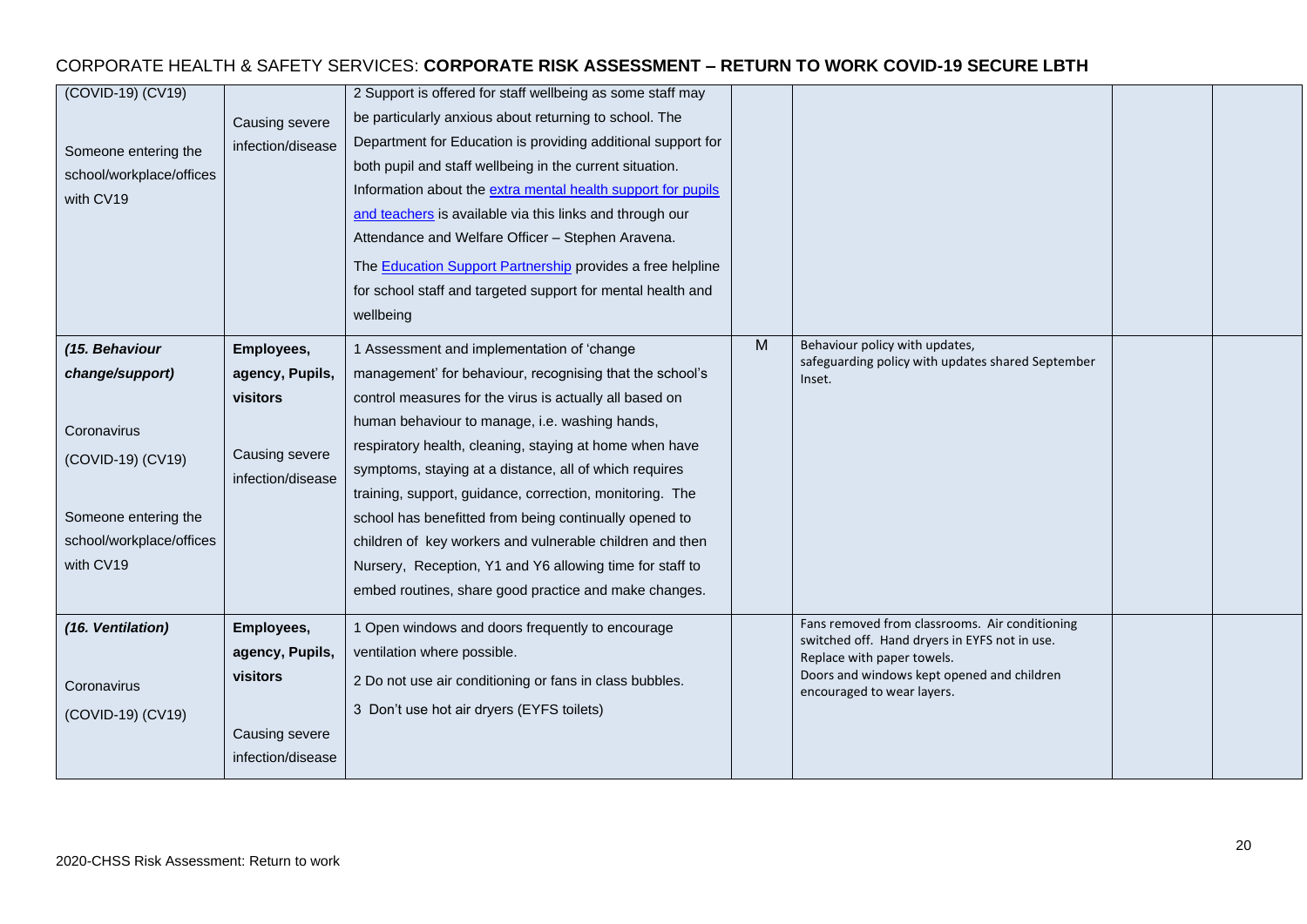| Someone entering the     |                   |                                                              |   |                                                        |  |
|--------------------------|-------------------|--------------------------------------------------------------|---|--------------------------------------------------------|--|
| school/workplace/offices |                   |                                                              |   |                                                        |  |
| with CV19                |                   |                                                              |   |                                                        |  |
|                          |                   |                                                              |   |                                                        |  |
|                          |                   |                                                              |   | First aiders identified and working across the school. |  |
| (17. First aid)          | Employees,        | 1 There are no additional PPE requirements because of        |   |                                                        |  |
|                          | agency, Pupils,   | coronavirus (COVID-19) for first aid, or for non-symptomatic |   |                                                        |  |
| Coronavirus              | visitors          | children who present behaviours which may increase the       |   |                                                        |  |
| (COVID-19) (CV19)        |                   | risk of droplet transmission or who require care that cannot |   |                                                        |  |
|                          | Causing severe    | be provided without close hands-on contact                   |   |                                                        |  |
|                          | infection/disease | 2 It is accepted that 2m social distancing cannot be         |   |                                                        |  |
| Someone entering the     |                   | maintained during the delivery of first aid, but physical    |   |                                                        |  |
| school/workplace/offices |                   | contact should be kept to a minimum e.g. pupils apply cold   |   |                                                        |  |
| with CV19                |                   | pack, wipe, plaster where able to do so.                     |   |                                                        |  |
|                          |                   | 3 First aid where possible children attended to outside in   |   |                                                        |  |
|                          |                   | the playground if incident occurs during playtime.           |   |                                                        |  |
|                          |                   | Otherwise small area of foyer leading out to playground      |   |                                                        |  |
|                          |                   | will be screened off for use                                 |   |                                                        |  |
|                          |                   | 4 Daily medication held in classrooms where possible         |   |                                                        |  |
|                          |                   | administration overseen by TAs when appropriate              |   |                                                        |  |
|                          |                   | paperwork completed by parents.                              |   |                                                        |  |
|                          |                   | Medication kept in fridge is found in front office.          |   |                                                        |  |
| (18 Staff                | Employees,        | 3x kitchen staff to return Autumn 1 to make and serve hot    | M | https://www.nhs.uk/change4life/recipes/healthier-      |  |
| room/kitchens)           | agency, Pupils,   | meals.                                                       |   | lunchboxes                                             |  |
| Kitchen staff            | visitors          | Children may have own packed lunch. Children bring own       |   | Rotas for school dinners in place                      |  |
| Coronavirus              |                   | cutlery if required. Not provided by school to avoid cross   |   |                                                        |  |
|                          | Causing severe    | contamination. Advice for a healthy packed lunch from        |   |                                                        |  |
| (COVID-19) (CV19)        | infection/disease | various websites including                                   |   |                                                        |  |
|                          |                   |                                                              |   |                                                        |  |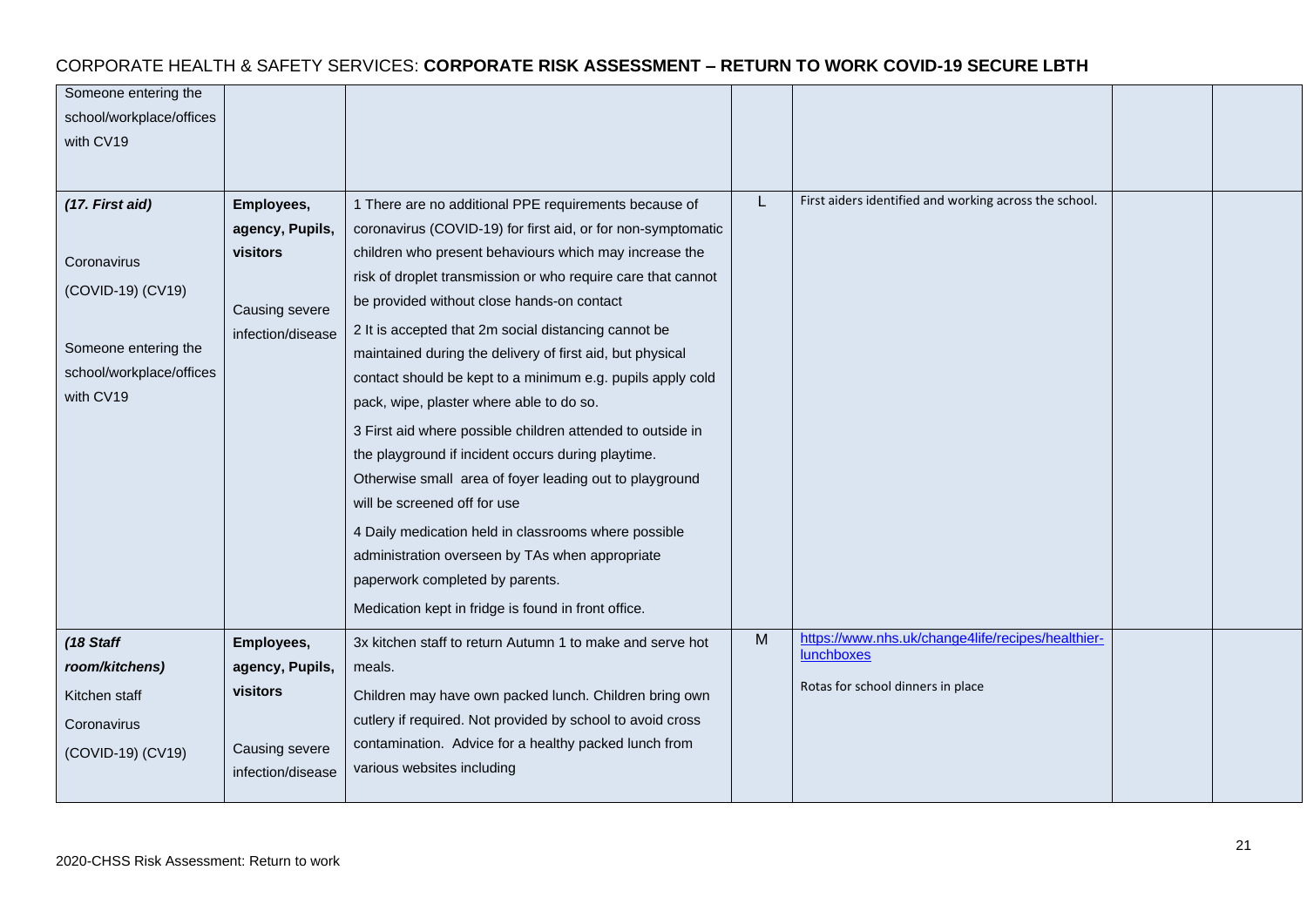#### Someone entering the school/workplace/offices with CV19 [https://www.nhs.uk/change4life/recipes/healthier](https://www.nhs.uk/change4life/recipes/healthier-lunchboxes)[lunchboxes](https://www.nhs.uk/change4life/recipes/healthier-lunchboxes) Kitchen staff to ensure safe disposal of lunchtime remains including packaging. . Handwashing regime maintained throughout. Staff member from class bubble sits with children when eating lunch. Reception seated in new hall. After food, children directed to area of playground where they must remain. *(20.Water fountains)* **Coronavirus** (COVID-19) (CV19) Someone entering the school/workplace/offices with CV19 **Employees, agency, Pupils, visitors**  Causing severe infection/disease 1 Switch the water fountains off and pupils use school water bottles where possible. Parents to provide children with school or clear plastic water bottles. 2 Have a designated area for pupils to store or/have access to water L PS *(21.Swimming pools)* swimming Coronavirus (COVID-19) (CV19) Someone entering the school/workplace/offices with CV19 **Employees, agency, Pupils, visitors**  Causing severe infection/disease Swimming **L** See shared drive, 00 Academic Year year\_planner\_2021-2022 (1) Swimming cancelled for Autumn 2 following outbreak to prevent spread. Will review for Spring 1 based on case numbers in school.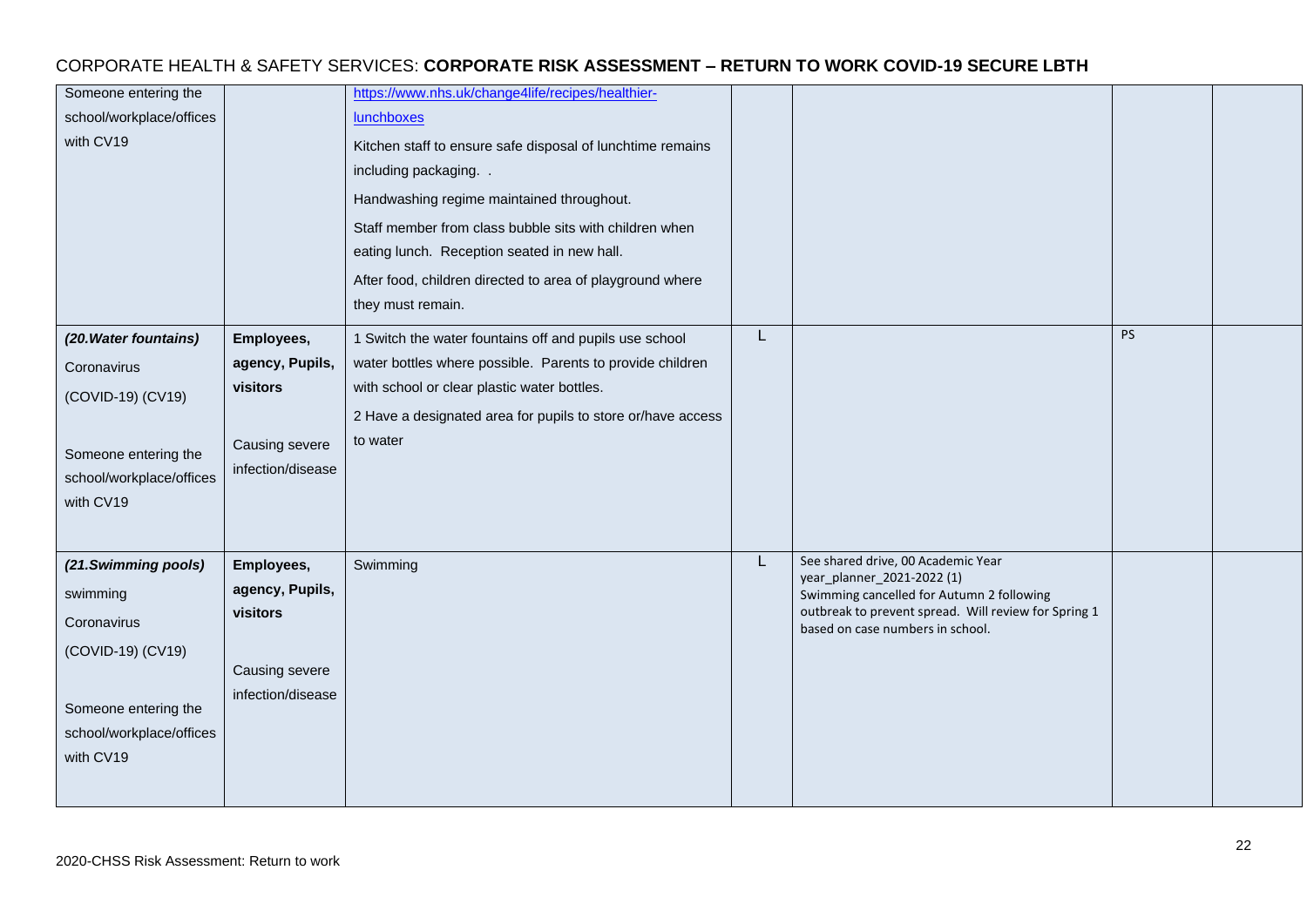| (22. building/estate)<br><b>Building</b><br>preparedness/Statutory<br>compliance<br>Coronavirus<br>(COVID-19) (CV19)<br>Someone entering the<br>school/workplace/offices<br>with CV19 | Employees,<br>agency, Pupils,<br>visitors<br>Causing severe<br>infection/disease | 1 It is important that, prior to reopening for the autumn<br>term, all the usual pre-term building checks are undertaken<br>to make the school safe. If buildings have been closed or<br>had reduced occupancy during the coronavirus (COVID-19)<br>outbreak, water system stagnation can occur due to lack of<br>use, increasing the risks of Legionnaires' disease. Advice<br>on this can be found in the guidance on Legionella risks<br>during the coronavirus outbreak.<br>2 Once the school is in operation, it is important to ensure<br>good ventilation. Advice on this can be found in Health and<br>Safety Executive guidance on air conditioning and<br>ventilation during the coronavirus outbreak.<br>3 In classrooms, it will be important that schools improve<br>ventilation (for example, by opening windows).<br>4 Statutory compliance completed and up to date |   | EA - Chair to be satisfied that all is in place.<br>Maintain Fire Evacuation plan as more important to<br>get out safely than be concerned about social<br>distancing. |  |
|---------------------------------------------------------------------------------------------------------------------------------------------------------------------------------------|----------------------------------------------------------------------------------|-------------------------------------------------------------------------------------------------------------------------------------------------------------------------------------------------------------------------------------------------------------------------------------------------------------------------------------------------------------------------------------------------------------------------------------------------------------------------------------------------------------------------------------------------------------------------------------------------------------------------------------------------------------------------------------------------------------------------------------------------------------------------------------------------------------------------------------------------------------------------------------|---|------------------------------------------------------------------------------------------------------------------------------------------------------------------------|--|
| (23. Contractor/visitor)<br>Contractors/Visitors/<br>Parents                                                                                                                          | Employees,<br>agency, Pupils,<br>visitors                                        | 1 Only necessary contractors to be allowed on site, and<br>approved/authorised by managers<br>2 Agency staff and contractors to be inducted to the normal                                                                                                                                                                                                                                                                                                                                                                                                                                                                                                                                                                                                                                                                                                                           | L | Masks offered to visitors                                                                                                                                              |  |
| Coronavirus<br>(COVID-19) (CV19)                                                                                                                                                      | Causing severe<br>infection/disease                                              | health and safety induction processes, including the current<br>COVID-19 risk assessments and social distancing<br>requirement, and promotion of hand cleaning and hygiene                                                                                                                                                                                                                                                                                                                                                                                                                                                                                                                                                                                                                                                                                                          |   |                                                                                                                                                                        |  |
| Someone entering the<br>school/workplace/offices<br>with CV19                                                                                                                         |                                                                                  | 3 Pre-communicated to ensure a health check question-set<br>is asked regarding any symptoms of COVID-19, and<br>information given to them before they get to site on the<br>social distancing and COVID-19 management standards in<br>place<br>4 Normal risk assessment, method statements review,<br>considering your own COVID-19 risk assessment to review                                                                                                                                                                                                                                                                                                                                                                                                                                                                                                                       |   |                                                                                                                                                                        |  |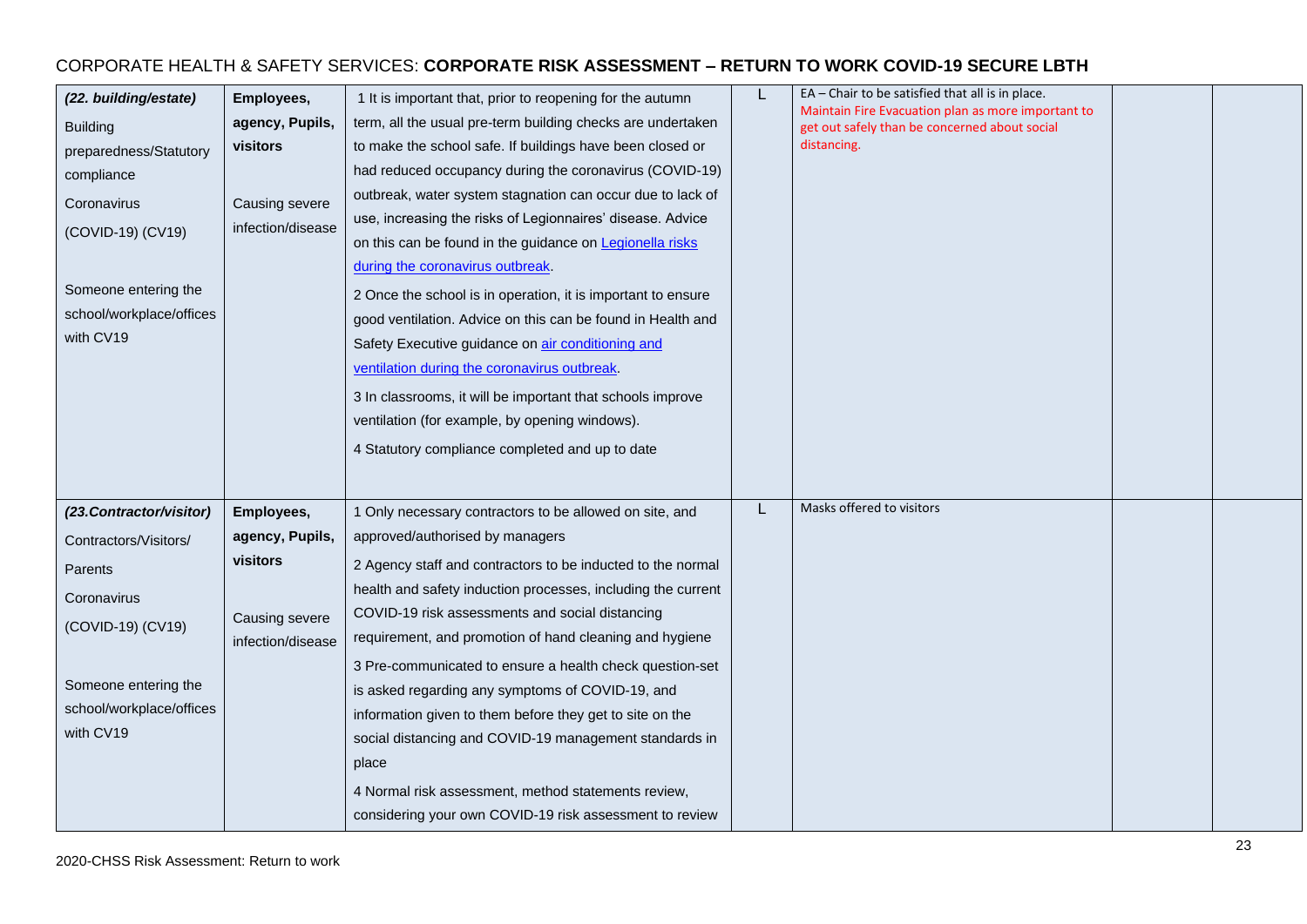|                                                                                                                                |                                                                                  | if the works will compromise social distancing for others,<br>such as increasing of numbers of people by contractors<br>working in staff areas breaking the social distancing<br>requirements<br>5 Normal management and monitoring of contractor works,<br>wellbeing on site<br>6 School to assess to keep the parents off site and reduce<br>the concerns of gatherings, this is a school based<br>review/plan, supported by regular communication                                                                                                                                                                                                                                                                                                                                                                                                                                                                            |   |                                                                                                                                                               |  |
|--------------------------------------------------------------------------------------------------------------------------------|----------------------------------------------------------------------------------|---------------------------------------------------------------------------------------------------------------------------------------------------------------------------------------------------------------------------------------------------------------------------------------------------------------------------------------------------------------------------------------------------------------------------------------------------------------------------------------------------------------------------------------------------------------------------------------------------------------------------------------------------------------------------------------------------------------------------------------------------------------------------------------------------------------------------------------------------------------------------------------------------------------------------------|---|---------------------------------------------------------------------------------------------------------------------------------------------------------------|--|
| (24.Change<br>management)<br>Coronavirus<br>(COVID-19) (CV19)<br>Someone entering the<br>school/workplace/offices<br>with CV19 | Employees,<br>agency, Pupils,<br>visitors<br>Causing severe<br>infection/disease | 1 Providing clear consistent and regular communication to<br>improve understanding for all staff throughout the pandemic<br>2 Providing early information instruction before any<br>changes to working practices<br>3 Keeping all risk assessments/changes in risk updated as<br>government guidance seems to be updating daily, weekly<br>4 Full guidance to staff on changes to work environment<br>and procedures in advance of any physical changes<br>5 Increased staff communication to raise awareness of<br>potential risks; directing staff to Government, NHS, PHE<br>and local Council guidelines and resources:<br>NHS guidance, how to wash your hands video (20<br>second rule)<br>NHS advice on CV19; risks, symptoms, how CV19 is<br>spread, how to avoid catching or spreading germs<br>School website; communication via callparent<br>Information posters displayed at key points and<br>throughout premises | L | Relies on timely advice from DfE.<br>Quick response and relevant<br>rules/routines/timetables established to facilitate<br>clarity and shared with all staff. |  |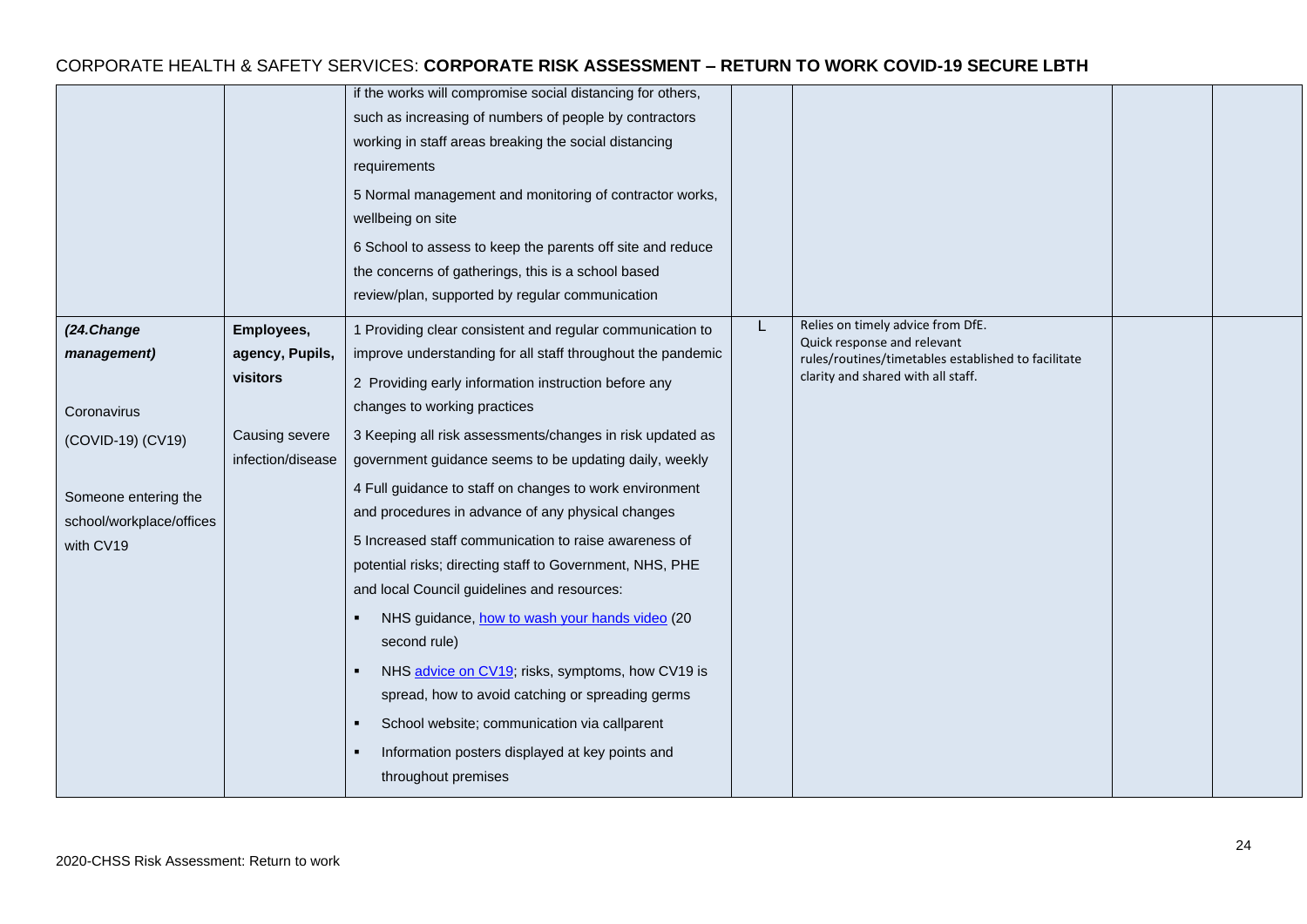|                          |                   | Hygiene requirements (handwashing etc.) and practise<br>٠    |   |                                                                                                |    |  |
|--------------------------|-------------------|--------------------------------------------------------------|---|------------------------------------------------------------------------------------------------|----|--|
|                          |                   | of social distancing (2 metres)                              |   |                                                                                                |    |  |
|                          |                   | Hand driers not used in EYFS.                                |   |                                                                                                |    |  |
|                          |                   | 6 Follow signage of egress and access to premises            |   |                                                                                                |    |  |
|                          |                   | 7 Government/LA guidance on trace and track measures         |   |                                                                                                |    |  |
|                          |                   | and clear guidance to managers and staff on actions          |   |                                                                                                |    |  |
|                          |                   | required and support available                               |   |                                                                                                |    |  |
| (25. Stress and          | Employees,        | 1 Managers to identify staff with stress or anxiety and      | M | Where identified Stephen A to complete stress risk<br>assessments with staff who request them. | SA |  |
| anxiety)                 | agency, Pupils,   | complete a follow up stress risk assessment                  |   | Ann supplied staff with link to Mental                                                         |    |  |
|                          | visitors          | 2 For staff who have returned into work whether to be        |   | Health App                                                                                     |    |  |
| Stress and anxiety       |                   | communicated with by sharing risk assessments and            |   | DH meets staff who cite stress as factor for                                                   |    |  |
| concerning returning to  | Causing severe    | control measures for covid-19 controls                       |   | absence.                                                                                       |    |  |
| work                     | infection/disease | 3 Ongoing clear communication between individuals /          |   |                                                                                                |    |  |
| Coronavirus              |                   | teams /homeworkers and Managers is clear:                    |   |                                                                                                |    |  |
| (COVID-19) (CV19)        |                   | Agreed work activities                                       |   |                                                                                                |    |  |
|                          |                   | Scheduled calls / contact time                               |   |                                                                                                |    |  |
| Someone entering the     |                   | Access to resources through school insurance.                |   |                                                                                                |    |  |
| school/workplace/offices |                   | Wellbeing and Health on HR website (includes stress          |   |                                                                                                |    |  |
| with CV19                |                   | risk assessment)                                             |   |                                                                                                |    |  |
|                          |                   | 4 Review of pupils that present stress and anxiety due to    |   |                                                                                                |    |  |
|                          |                   | the covid-19 fears                                           |   |                                                                                                |    |  |
|                          |                   | 5 Pupils and families who are anxious about return to        |   |                                                                                                |    |  |
|                          |                   | school                                                       |   |                                                                                                |    |  |
|                          |                   | All other pupils must attend school. This may include pupils |   |                                                                                                |    |  |
|                          |                   | who have themselves been shielding previously but have       |   |                                                                                                |    |  |
|                          |                   | been advised that this is no longer necessary, those living  |   |                                                                                                |    |  |
|                          |                   | in households where someone is clinically vulnerable, or     |   |                                                                                                |    |  |
|                          |                   | those concerned about the comparatively increased risk       |   |                                                                                                |    |  |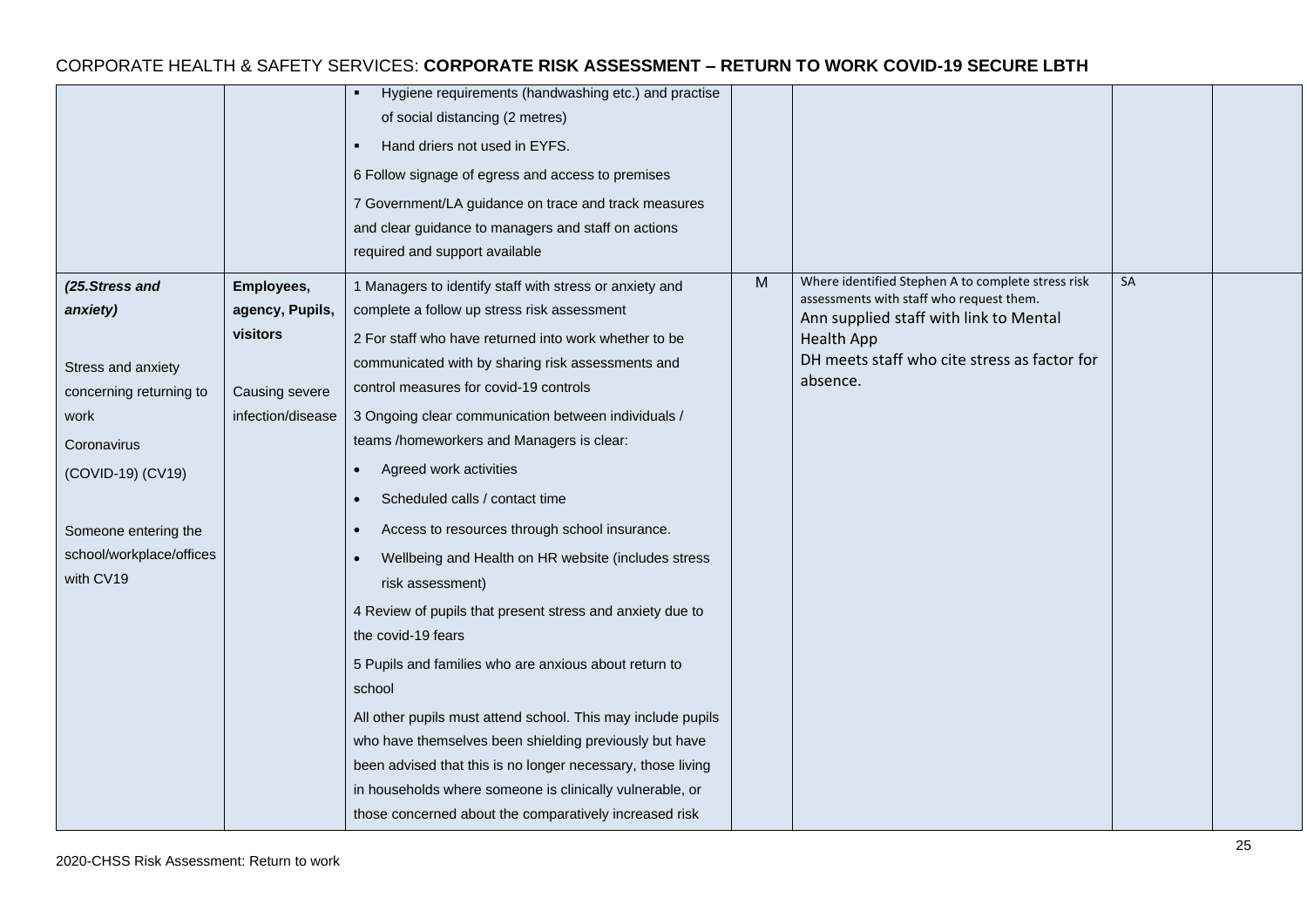|                                                                                                                      |                                                                                  | from coronavirus (COVID-19), including those from Black,<br>Asian and Minority Ethnic (BAME) backgrounds or who<br>have certain conditions such as obesity and diabetes.<br>If parents of pupils with significant risk factors are<br>concerned, we will discuss their concerns and provide<br>reassurance of the measures they are putting in place to<br>reduce the risk in school. We will be clear with parents that<br>pupils of compulsory school age must be in school unless a<br>statutory reason applies (for example, the pupil has been<br>granted a leave of absence, is unable to attend because of<br>sickness, is absent for a necessary religious observance<br>etc).                                                             |   |                                                                                                                                                                                                                                                                                                                                                                          |  |
|----------------------------------------------------------------------------------------------------------------------|----------------------------------------------------------------------------------|----------------------------------------------------------------------------------------------------------------------------------------------------------------------------------------------------------------------------------------------------------------------------------------------------------------------------------------------------------------------------------------------------------------------------------------------------------------------------------------------------------------------------------------------------------------------------------------------------------------------------------------------------------------------------------------------------------------------------------------------------|---|--------------------------------------------------------------------------------------------------------------------------------------------------------------------------------------------------------------------------------------------------------------------------------------------------------------------------------------------------------------------------|--|
| (26. Transport)<br>Coronavirus<br>(COVID-19) (CV19)<br>Someone entering the<br>school/workplace/offices<br>with CV19 | Employees,<br>agency, Pupils,<br>visitors<br>Causing severe<br>infection/disease | 1 Social distancing has significantly reduced available<br>transport capacity. The new DFE guidance sets out a new<br>framework for supporting transport to and from schools<br>from the autumn term.<br>They have made a distinction between dedicated school<br>transport and wider public transport:<br>by dedicated school transport, they mean<br>services that are used only to carry pupils to<br>school. This includes statutory home to school<br>transport, but may also include some existing or<br>new commercial travel routes, where they carry<br>school pupils only<br>by public transport services, they mean routes<br>which are also used by the general public<br>Dedicated school transport, including statutory<br>provision | M | Consider disposal of masks - from public transport,<br>storage if reusing - keep in plastic wallet on desk.<br>Children will be asked to place masks in plastic bag<br>provided and stored in tray or appropriate area<br>designated by the class teacher.<br>Y6 wear masks on school transport and stay in<br>carriage with adult, not talking and not moving<br>about. |  |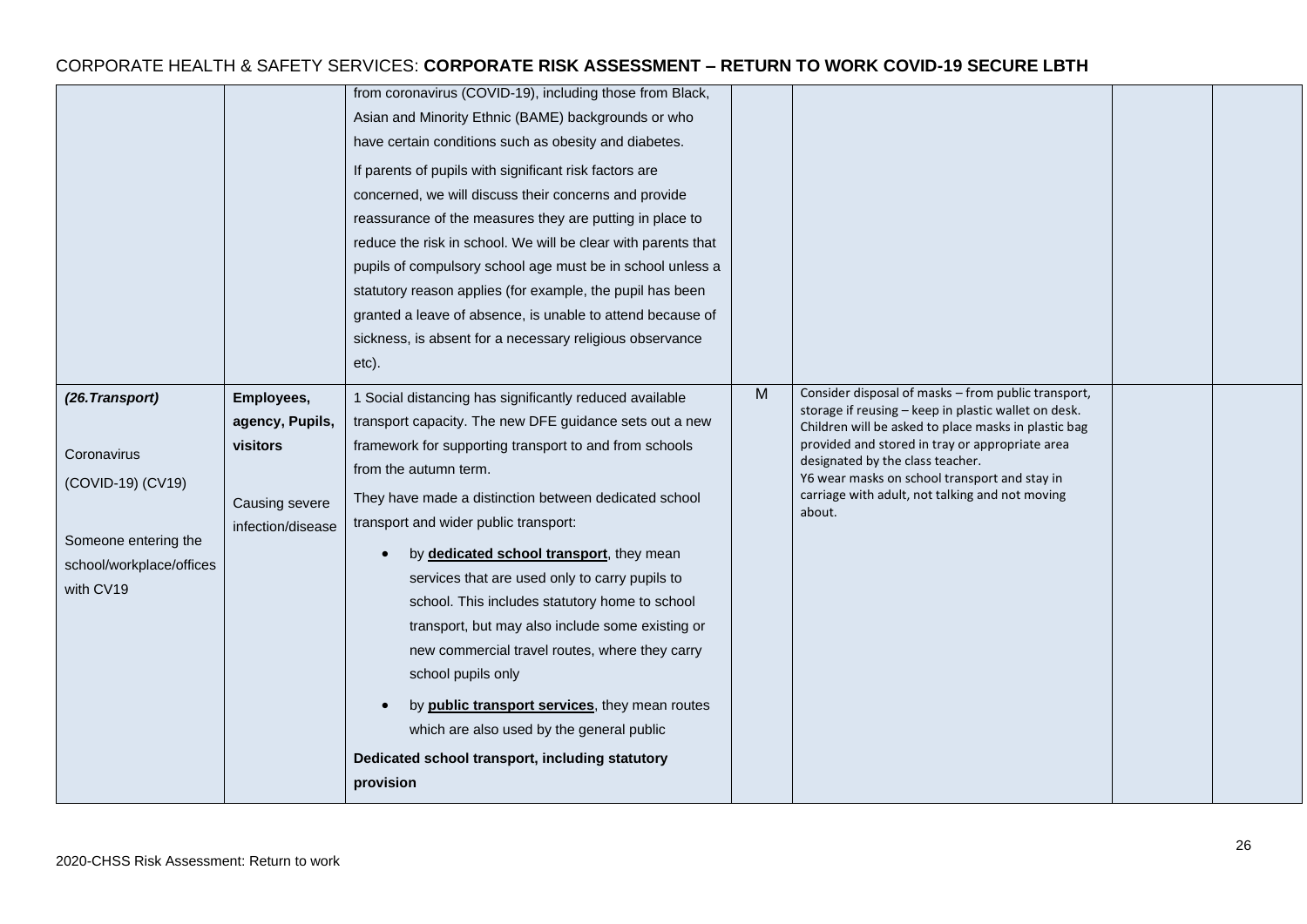| Pupils on dedicated school services do not mix with the     |  |  |
|-------------------------------------------------------------|--|--|
| general public on those journeys and tend to be consistent. |  |  |
| This means that the advice for passengers on public         |  |  |
| transport to adopt a social distance of two metres from     |  |  |
| people outside their household or support bubble, or a 'one |  |  |
| metre plus' approach where this is not possible.            |  |  |
| It is important to consider:                                |  |  |
| how pupils are grouped together on transport,<br>$\bullet$  |  |  |
| where possible this should reflect the bubbles that         |  |  |
| are adopted within school                                   |  |  |
| use of hand sanitiser upon boarding and/or<br>$\bullet$     |  |  |
| disembarking, and how this is supervised and                |  |  |
| managed                                                     |  |  |
| additional cleaning of vehicles                             |  |  |
| organised queuing and boarding where possible               |  |  |
| distancing within vehicles wherever possible                |  |  |
| the use of face coverings for children over the age         |  |  |
| of 11, where appropriate, for example, if they are          |  |  |
| likely to come into very close contact with people          |  |  |
| outside of their group or who they do not normally          |  |  |
| meet                                                        |  |  |
| Dedicated school services can take different forms. Some    |  |  |
| journeys involve coaches regularly picking up the same      |  |  |
| pupils each day, others involve use of a minibus whilst     |  |  |
| other services are used by different pupils on different    |  |  |
| days, or by pupils with SEND. The precise approach taken    |  |  |
| will need to reflect the range of measures that are         |  |  |
| reasonable in the different circumstances.                  |  |  |
|                                                             |  |  |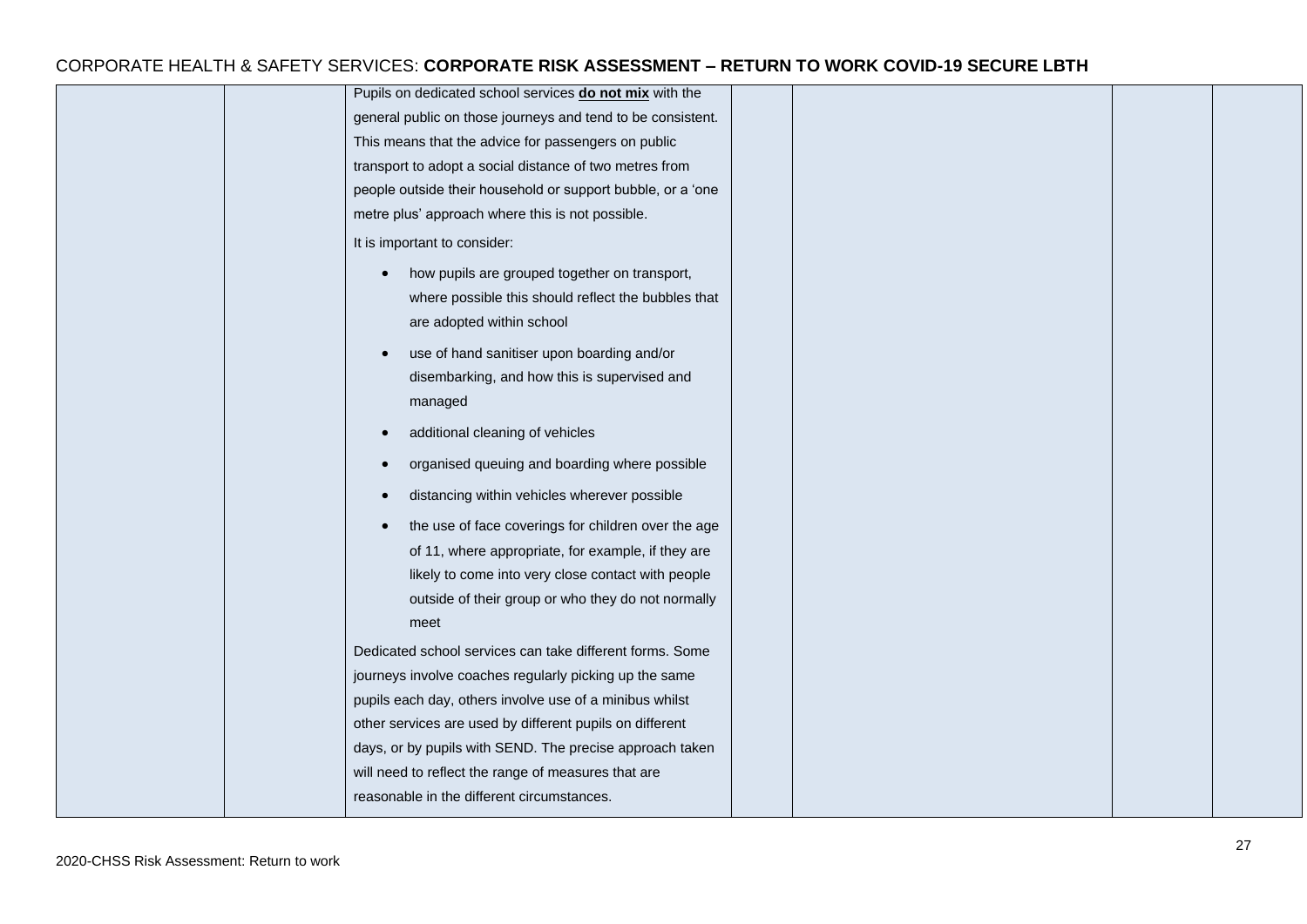|                        |                   | It will also require a partnership approach between local       |   |                                                      |  |
|------------------------|-------------------|-----------------------------------------------------------------|---|------------------------------------------------------|--|
|                        |                   | authorities, schools, trusts, dioceses and others. In           |   |                                                      |  |
|                        |                   | particular, it is imperative that schools work closely with     |   |                                                      |  |
|                        |                   | local authorities that have statutory responsibility for 'home  |   |                                                      |  |
|                        |                   | to school transport' for many children, as well as a vital role |   |                                                      |  |
|                        |                   | in working with local transport providers to ensure sufficient  |   |                                                      |  |
|                        |                   | bus service provision.                                          |   |                                                      |  |
|                        |                   |                                                                 |   |                                                      |  |
|                        |                   | Wider public transport                                          |   |                                                      |  |
|                        |                   | In many areas, pupils normally make extensive use of the        |   |                                                      |  |
|                        |                   | wider public transport system, particularly public buses. To    |   |                                                      |  |
|                        |                   | facilitate the return of all pupils to school, it will be       |   |                                                      |  |
|                        |                   | necessary to take steps to both depress the demand for          |   |                                                      |  |
|                        |                   | public transport and to increase capacity within the system.    |   |                                                      |  |
|                        |                   | Both will require action at a national and local level.         |   |                                                      |  |
|                        |                   | Schools have a critical role to play in supporting              |   |                                                      |  |
|                        |                   | collaboration between all parties - providers, local            |   |                                                      |  |
|                        |                   | authorities, parents and pupils.                                |   |                                                      |  |
|                        |                   | Schools should work with partners to consider                   |   |                                                      |  |
|                        |                   | staggered start times to enable more journeys to take           |   |                                                      |  |
|                        |                   | place outside of peak hours. We recognise that this option      |   |                                                      |  |
|                        |                   | will be more feasible in some circumstances than others.        |   |                                                      |  |
|                        |                   |                                                                 |   |                                                      |  |
| (27. Pupils shielding) | Employees,        | 1 The majority of pupils will be able to return to school, but  | M | Ensure provision of remote learning for children who |  |
|                        | agency, Pupils,   | we note that:                                                   |   | are shielding. Engage staff shielding in remote      |  |
|                        | visitors          |                                                                 |   | support.                                             |  |
| Pupils shielding       |                   | a small number of pupils will still be unable to<br>$\bullet$   |   |                                                      |  |
| Self-isolating         |                   | attend in line with public health advice because                |   |                                                      |  |
|                        | Causing severe    | they are self-isolating and have had symptoms or                |   |                                                      |  |
|                        | infection/disease | a positive test result themselves; or because they              |   |                                                      |  |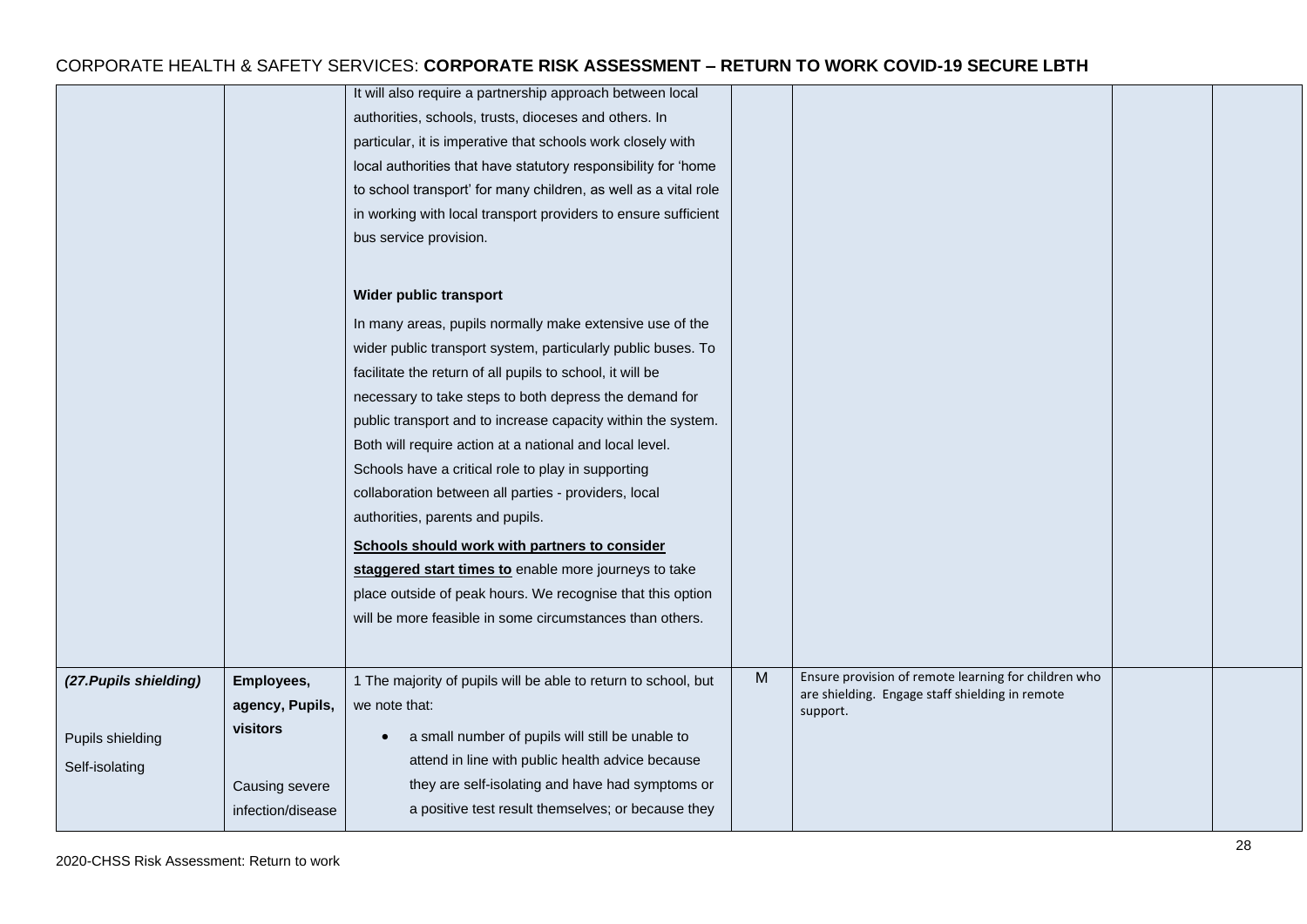| Coronavirus              |                 | are a close contact of someone who has                     |                                                                                                              |    |  |
|--------------------------|-----------------|------------------------------------------------------------|--------------------------------------------------------------------------------------------------------------|----|--|
| (COVID-19) (CV19)        |                 | coronavirus (COVID-19)                                     |                                                                                                              |    |  |
|                          |                 | shielding advice for all adults and children will          |                                                                                                              |    |  |
| Someone entering the     |                 | pause on 1 August, subject to a continued decline          |                                                                                                              |    |  |
| school/workplace/offices |                 | in the rates of community transmission of                  |                                                                                                              |    |  |
| with CV19                |                 | coronavirus (COVID-19). This means that even               |                                                                                                              |    |  |
|                          |                 | the small number of pupils who will remain on the          |                                                                                                              |    |  |
|                          |                 | shielded patient list can also return to school, as        |                                                                                                              |    |  |
|                          |                 | can those who have family members who are                  |                                                                                                              |    |  |
|                          |                 | shielding. Read the current advice on shielding            |                                                                                                              |    |  |
|                          |                 | if rates of the disease rise in local areas, children      |                                                                                                              |    |  |
|                          |                 | (or family members) from that area, and that area          |                                                                                                              |    |  |
|                          |                 | only, will be advised to shield during the period          |                                                                                                              |    |  |
|                          |                 | where rates remain high and therefore they may             |                                                                                                              |    |  |
|                          |                 | be temporarily absent (see below).                         |                                                                                                              |    |  |
|                          |                 | some pupils no longer required to shield but who           |                                                                                                              |    |  |
|                          |                 | generally remain under the care of a specialist            |                                                                                                              |    |  |
|                          |                 | health professional may need to discuss their care         |                                                                                                              |    |  |
|                          |                 | with their health professional before returning to         |                                                                                                              |    |  |
|                          |                 | school (usually at their next planned clinical             |                                                                                                              |    |  |
|                          |                 | appointment). You can find more advice from the            |                                                                                                              |    |  |
|                          |                 | Royal College of Paediatrics and Child Health at           |                                                                                                              |    |  |
|                          |                 | COVID-19 - 'shielding' guidance for children and           |                                                                                                              |    |  |
|                          |                 | young people.                                              |                                                                                                              |    |  |
|                          |                 |                                                            |                                                                                                              |    |  |
|                          |                 |                                                            | Early Years/KS1 used as a means of developing                                                                | SO |  |
| (28.Music)               | Employees,      | 1 We are aware that there may be an additional risk of     | language through learning new words and structures                                                           |    |  |
| Music                    | agency, Pupils, | infection in environments where you or others are singing, | in songs, developing understanding of pattern and                                                            |    |  |
| Coronavirus              | visitors        | chanting, playing wind or brass instruments or shouting.   | number in Maths Mitigate risk through enforcing<br>social distance, avoiding facial contact, singing only in |    |  |
|                          |                 | This applies even if individuals are at a distance.        | small well spaced out groups using quiet voices.                                                             |    |  |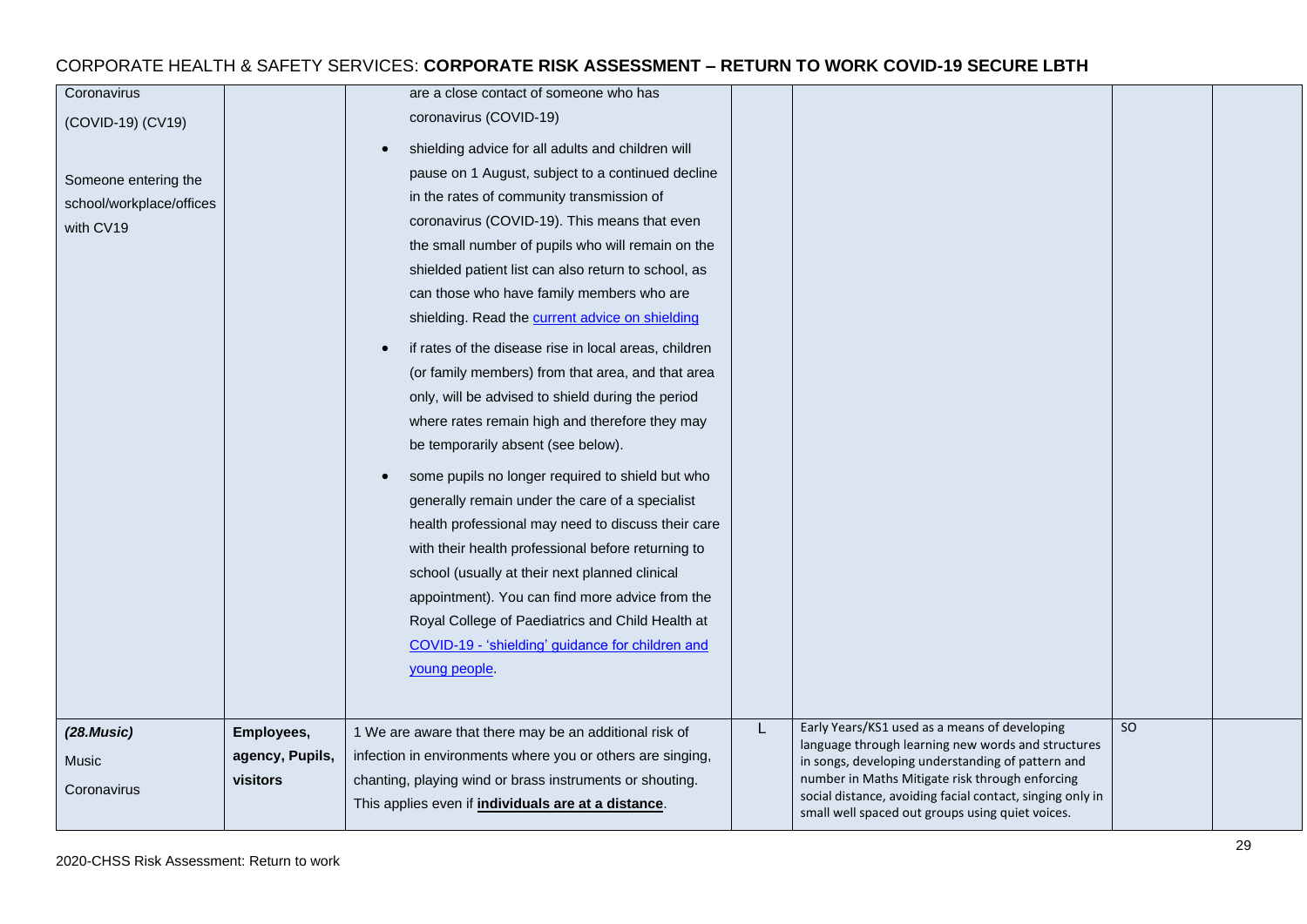| (COVID-19) (CV19)<br>Someone entering the<br>school/workplace/offices<br>with CV19 | Causing severe<br>infection/disease | 2 Schools should consider how to reduce the risk,<br>particularly when pupils are playing instruments or singing<br>in small groups such as in music lessons by, for example,<br>physical distancing and playing outside wherever possible,<br>limiting group sizes to no more than 15, positioning pupils<br>back-to-back or side-to-side, avoiding sharing of<br>instruments, and ensuring good ventilation.<br>3 Singing, wind and brass playing will begin to take place in<br>larger groups such as school choirs and ensembles, or<br>school assemblies.<br>Further more detailed DfE guidance will be published<br>shortly. |   | Music Co to ensure the music curriculum is covid<br>safe.<br>KS1 and KS2 begin singing<br>Carol Service and Nativity will be virtual Dec 2021. |  |
|------------------------------------------------------------------------------------|-------------------------------------|------------------------------------------------------------------------------------------------------------------------------------------------------------------------------------------------------------------------------------------------------------------------------------------------------------------------------------------------------------------------------------------------------------------------------------------------------------------------------------------------------------------------------------------------------------------------------------------------------------------------------------|---|------------------------------------------------------------------------------------------------------------------------------------------------|--|
| (29.Contingency                                                                    | Employees,                          | 1 Contingency planning for outbreaks are being developed                                                                                                                                                                                                                                                                                                                                                                                                                                                                                                                                                                           | M |                                                                                                                                                |  |
| planning)                                                                          | agency, Pupils,                     | and are awaiting the updated information                                                                                                                                                                                                                                                                                                                                                                                                                                                                                                                                                                                           |   |                                                                                                                                                |  |
|                                                                                    | visitors                            | 2 If a local area sees a spike in infection rates that are                                                                                                                                                                                                                                                                                                                                                                                                                                                                                                                                                                         |   |                                                                                                                                                |  |
| Coronavirus                                                                        |                                     | resulting in localised community spread, appropriate                                                                                                                                                                                                                                                                                                                                                                                                                                                                                                                                                                               |   |                                                                                                                                                |  |
| (COVID-19) (CV19)                                                                  | Causing severe                      | authorities will decide which measures to implement to help                                                                                                                                                                                                                                                                                                                                                                                                                                                                                                                                                                        |   |                                                                                                                                                |  |
|                                                                                    | infection/disease                   | contain the spread. 3 The Department for Education will be                                                                                                                                                                                                                                                                                                                                                                                                                                                                                                                                                                         |   |                                                                                                                                                |  |
|                                                                                    |                                     | involved in decisions at a local and national level affecting a                                                                                                                                                                                                                                                                                                                                                                                                                                                                                                                                                                    |   |                                                                                                                                                |  |
| Someone entering the<br>school/workplace/offices                                   |                                     | geographical area and will support appropriate authorities                                                                                                                                                                                                                                                                                                                                                                                                                                                                                                                                                                         |   |                                                                                                                                                |  |
| with CV19                                                                          |                                     | and individual settings to follow the health advice. More                                                                                                                                                                                                                                                                                                                                                                                                                                                                                                                                                                          |   |                                                                                                                                                |  |
|                                                                                    |                                     | information will be provided on this process in due                                                                                                                                                                                                                                                                                                                                                                                                                                                                                                                                                                                |   |                                                                                                                                                |  |
|                                                                                    |                                     | course.                                                                                                                                                                                                                                                                                                                                                                                                                                                                                                                                                                                                                            |   |                                                                                                                                                |  |
|                                                                                    |                                     | 4 For individuals or groups of self-isolating pupils, remote                                                                                                                                                                                                                                                                                                                                                                                                                                                                                                                                                                       |   |                                                                                                                                                |  |
|                                                                                    |                                     | education plans should be in place. These should meet the                                                                                                                                                                                                                                                                                                                                                                                                                                                                                                                                                                          |   |                                                                                                                                                |  |
|                                                                                    |                                     | same expectations as those for any pupils who cannot yet                                                                                                                                                                                                                                                                                                                                                                                                                                                                                                                                                                           |   |                                                                                                                                                |  |
|                                                                                    |                                     | attend school at all due to coronavirus (COVID-19).                                                                                                                                                                                                                                                                                                                                                                                                                                                                                                                                                                                |   |                                                                                                                                                |  |